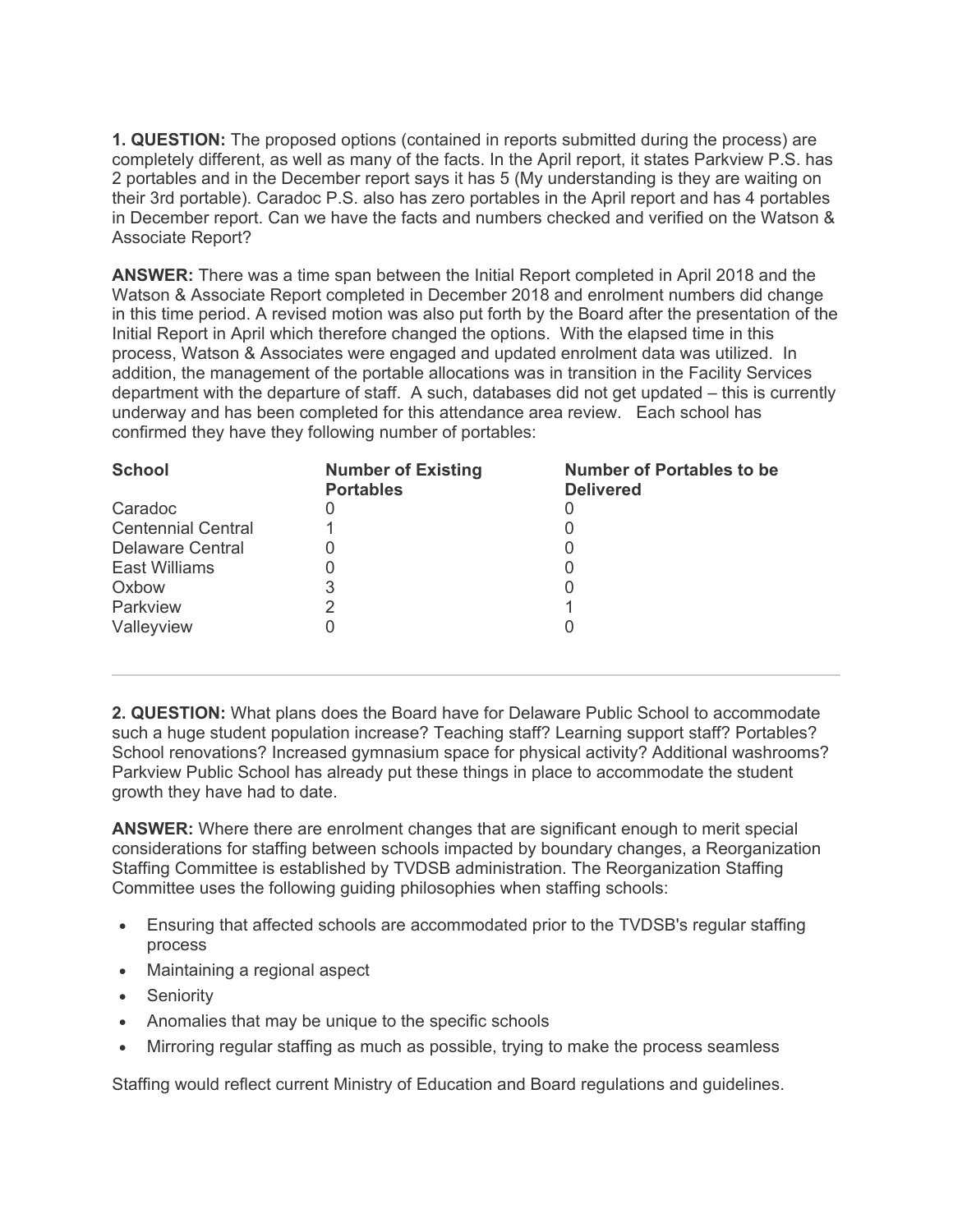Delaware Public School currently has the capacity to receive additional students and will complete school renewal items as required and based on available funding. The enrolment is annually tracked and projected, so if portables are required, this will be reviewed to accommodate the required increase in capacity.

**3. COMMENT:** I live in Kilworth in the old section and I find it troubling that someone who has had children in the school for nine years and has supported many a fundraiser and volunteering hours to help better the school for my children to learn in, will now have to take their children to another school.

That parents in the new Kilworth subdivisions coming from who-knows-where and never had ties to the school are allowed to have their children attend Parkview Public School.

May I suggest that we leave everybody attending Parkview continue to attend but anybody new to the Kilworth area whether old or new sections would have to attend at the Delaware School. This might take a while to thin out the students in Parkview but in the long run be fair for those students already attending and for all the students that would be new to Kilworth.

**4. QUESTION:** Why not build the new Kilworth school and bus the small population of Delaware to Kilworth?

**ANSWER:** At this time, the immediate concern is an increase in enrolment due to the residential development. This increase in enrolment does take time to warrant the building of a new school. In the short term, building a new school in the Kilworth area is not currently an option as it's unlikely the Ministry of Education would fund a new school when there are empty pupil places in the surrounding schools.

**5. QUESTION:** Why is Caradoc North public School excluded from this review? Caradoc North P.S. borders both Parkview P.S. and Caradoc P.S. and had less than 200 students enrolled, similar to Delaware PS.

**ANSWER:** Caradoc North PS was not included in the motion put forth by the Trustees at the 2018 April 24 Board Meeting. If you feel this should be reviewed, it can be an option put forth via the School Committee Meetings.

**6. QUESTION:** When is the proposed implementation of these changes? Kindergarten registration is fast approaching.

**ANSWER:** Parents and guardians should register their children at the designated public school, which may be found by entering your home address on the Find My Local School page on the TVDSB website: **https://www.tvdsb.ca/en/schools/find-my-local-school.aspx?\_mid\_=332**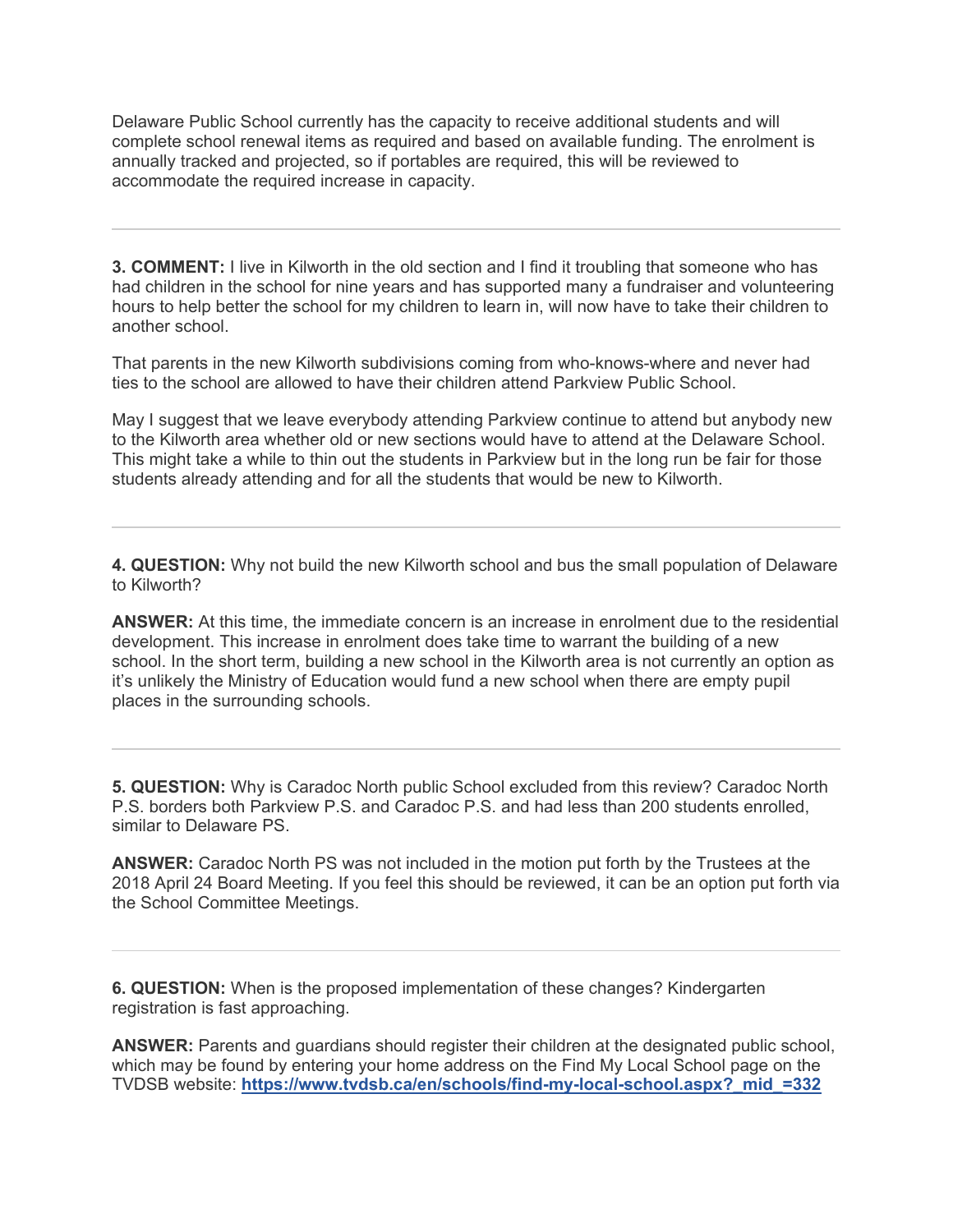However, parents and guardians should be aware that this school attendance area is currently under an Attendance Area Review. Final recommendations of this review are scheduled to be considered by the Trustees in May 2019. Any approved attendance area changes will be implemented in September 2020 to provide the opportunity for both TVDSB and parents and guardians to prepare and accommodate such changes in attendance areas.

**7. COMMENT:** We moved to Kilworth 4 years ago because we wanted our daughter to attend Parkview (for reasons you probably already know) shes been there for 3 years now. We live in old Kilworth which my understanding is that this area is in the new proposed zone.

At time of enrolling our daughter, there were no issues with enrollment numbers. I feel strongly that it is unfair to us, that we would be forced out, especially considering that we chose Parkview for her education. The other schools that are considered have less then desirable reputations.

I strongly beleive that the zoning should be changed to the "newly developped areas, and planned developments to be enrolled in different schools, as that is the cause for this review.

Over the past few years, we have developped a strong rapport with the educators there and our daughter is thriving there! Please dont take that away from us? Surely the increased number of enrollments are high enough to support building a new school in Komoka.

With much respect.

**8. COMMENT:** Grandfathering should be practiced to phase in any change for students who have attended a school. Any changes need to be made very public and be clearly accessible so that parents moving within the county can make educated decisions.

**9. COMMENT:** The current holding zone for Timberwalk is creating segregation of the community. It is ridiculous that a child living in the house next door is going to Oxbow, yet mine will need to be bused over 30 mins away to Valleyview PS. The zones need to be reviewed and reset. Oxbow has been too full for way too long - time to look at building an extension or a new school. My father in law who is 60 said it was overflowing when he went ages ago and no one seems to be dealing with this problem. Ilderton continues to grow and the school needs to catch up.

**10. QUESTION:** Can you tell me exactly what the consideration is for Oxbow PS and what the proposed plan is. I currently live in the old area of Ilderton. I have looked at the website and do not see anything mentioning Oxbow and the zoning forecast. Can you please provide some insight on that.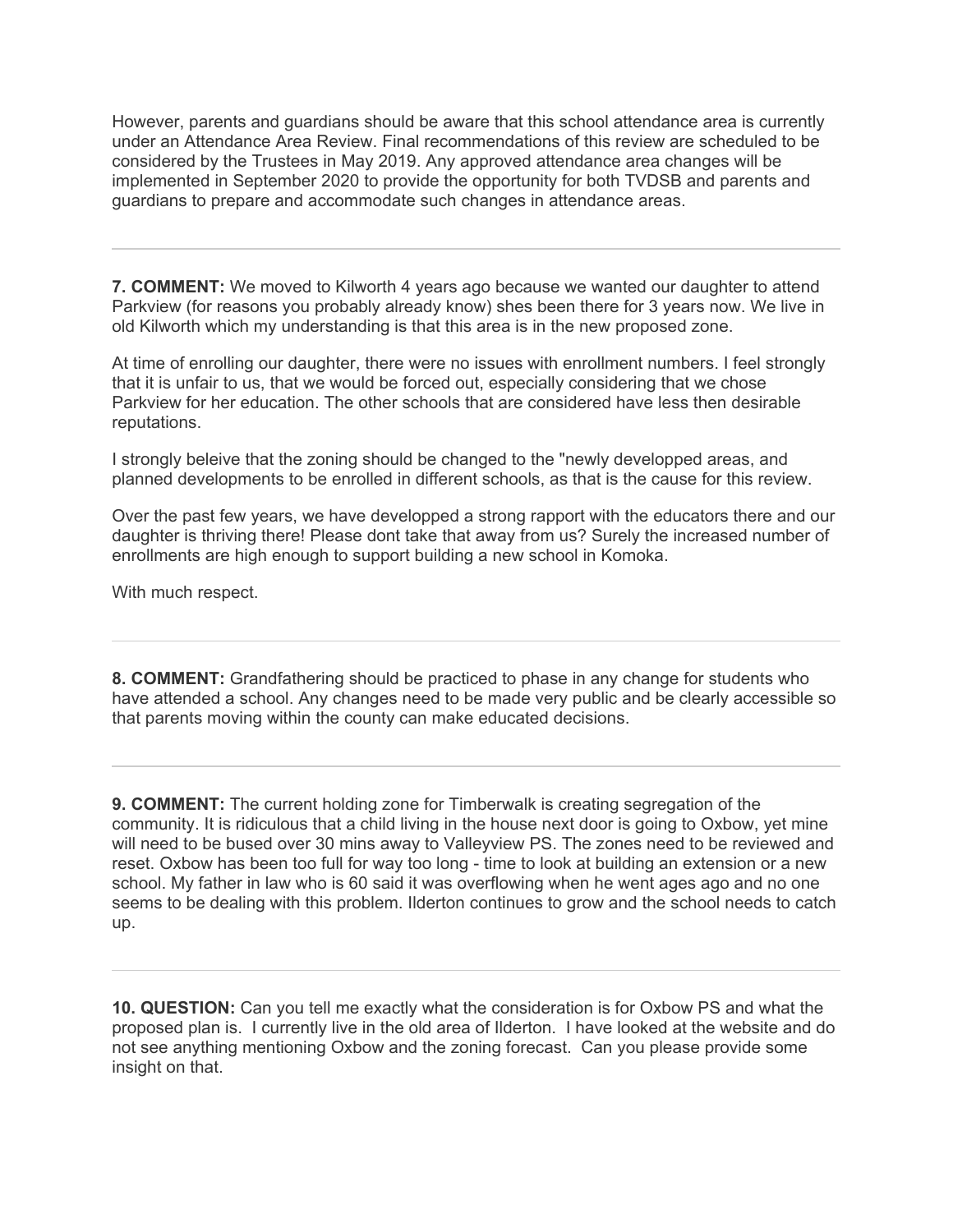**ANSWER:** The details for the options that are being considered are found at the website at **www.tvdsb.ca/wmaar**

Please track through the following sequence:

1. "Documents and Reports"

2. Under the heading "Western Middlesex Attendance Area Review", click to open "Reports and Shared Information".

3. Scroll down to December 17, 2018 and click to open "Middlesex Attendance Area Review (Supplementary Data)".

The report noted above identifies the options and considerations for each option. Oxbow PS is specifically noted on pages 2-14, but the report should be reviewed in its entirety to provide a full context for the study.

**11. COMMENT:** We are a rural family. Our child attends Oxbow and over the last few years there has been a lot of talk of sending rural students to another to school to allow the newly created subdivision families access to our school. We find this an unfair alternative. As much as the families in the new subdivisions in Ilderton would like to come to Oxbow, is it fair to ask our child, along with many other rural children who have been attending Oxbow for multiple years to pick up and go elsewhere. It is my understanding that even if rural students are to be relocated, Oxbow will still be over capacity. It would be nice to find an alternative that benefits everyone.

**12. QUESTION:** You stated the age range for the 7 schools starts in 1938. If you are referring to Delaware Central....only the boiler room was built in 1938. The size of the boiler room might be 10 x10 feet? The rest of the school was built in the early 1960s and the latest addition was built in 1991. So it is very unfair to state the range start in 1938. Check the facts.....don't refer to the consultants report only.

In about 1998, a bus was cancelled at Delaware Central.....so my kids in grades JK, Grade 1 & Grade 3 had to ride the bus for an hour in the morning and another hour in the evening to get to school. We only live 12 minutes from the school. Another family was probably on the bus for 70 mins each way. It only lasted one year. But it was unfair.....how could my kids function properly in school compared to a kid who walked to school, who woke up at 8:30 to be to school by 9ish. Meanwhile my kids had already been on the bus for 30 mins. Remember that when you change the boundaries.....keep Valleyview open . . . some poor 3 year old might be on that bus for 2 hrs a day.

**ANSWER:** From TVDSB records, 1938 is the date noted on the building drawings for the boiler room and adjacent space at approximately 800 square feet. TVDSB and the Ministry notes this is the date the school was constructed and became an asset. There were two additions in the 1960s and another addition in 1991.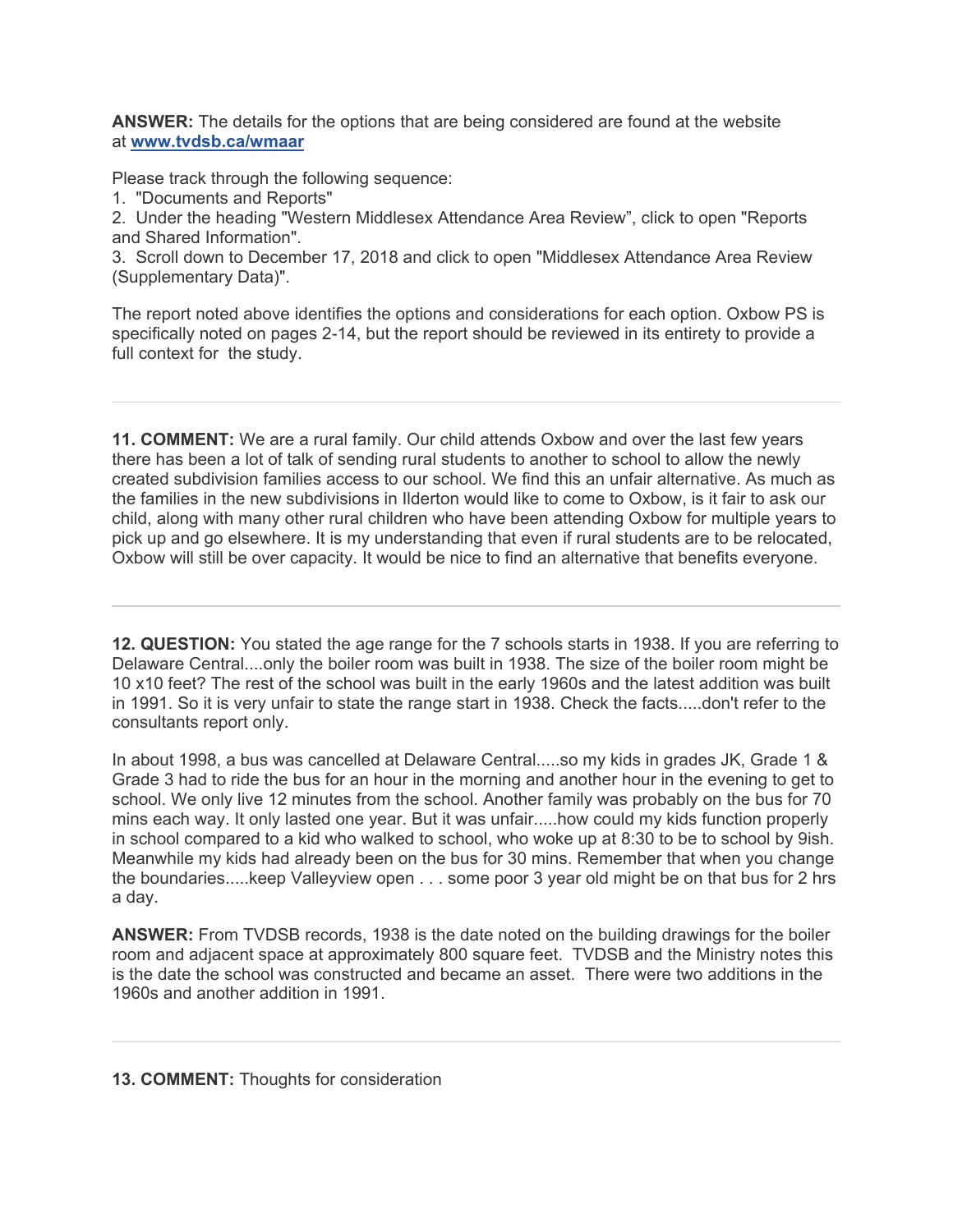- 1. Valleyview currently has 193 students (+7 projected for 2020)
- 2. Parkview currently has 47 over capacity (+ 10 projected for 2020)
- 3. Delaware currently has 120 students and is declining.

All 3 schools are within 5 - 10 min. from each other.

That totals to 360 students projected to 375 total students including next years enrolment. That is 75% enrolment in a new school with a capacity of 500 and 83% enrolment for the year 2020 and climbing due to new developments

As a Mother who speaks with other Moms and Dads at the bus stop and in passing at school gatherings etc., none of us want to see our children moved to the schools selected as holding zones, particularly Delaware and Valleyview.

I understand how difficult of a situation this is for the board and the Ministry to find a solution that will please everyone involved, but it feels like this is simply being viewed as a tetras game to shift the numbers around to arrive at a more balanced enrolment per school, which makes logical sense.

**14. QUESTION:** The Attendance Boundary Sub-Areas - Student Breakdown indicates there are 56 students located in Area S. Is there further breakdown of that number detailing the students' current grade? How many of that 56 students will be no longer be in Parkview at the start of the 2020-21 school year?

Second question relates to any 'grandfather' clauses that will be considered. For instance, there may be only 2 or 3 students currently in grade 6 living in Area S. If option 3 ends up being selected, and students are moved for the 2020-21 school year, will a grandfather clause be implemented to allow these kids to graduate with their friends of 9 years?

**ANSWER:** Due to privacy reasons for the students, data is not released grade-by-grade as some of the numbers may be small and the students could possibly be identified. Watson has provided the following data:

- Progressing the grade 7 and 8's out of this area would remove approximately 12 students over the next 2 years.
- The entry enrolment (K1 and K2, 5 students per grade, 10 in total) is projected to remain relatively consistent in the primary division over the next couple of years.
- Projections are 53 students in 2019 and 54 students in 2020.

In the past, "grandfathering" decisions are usually made near the end of the attendance area review as it's more understood how the students will be relocated. These past decisions have been varied depending on the demographics of each attendance area review and the specific boundaries.

**15. COMMENT:** We propose that, as you did for the French program, should you choose to eliminate north London communities from the Centennial Central boundaries, that you do so by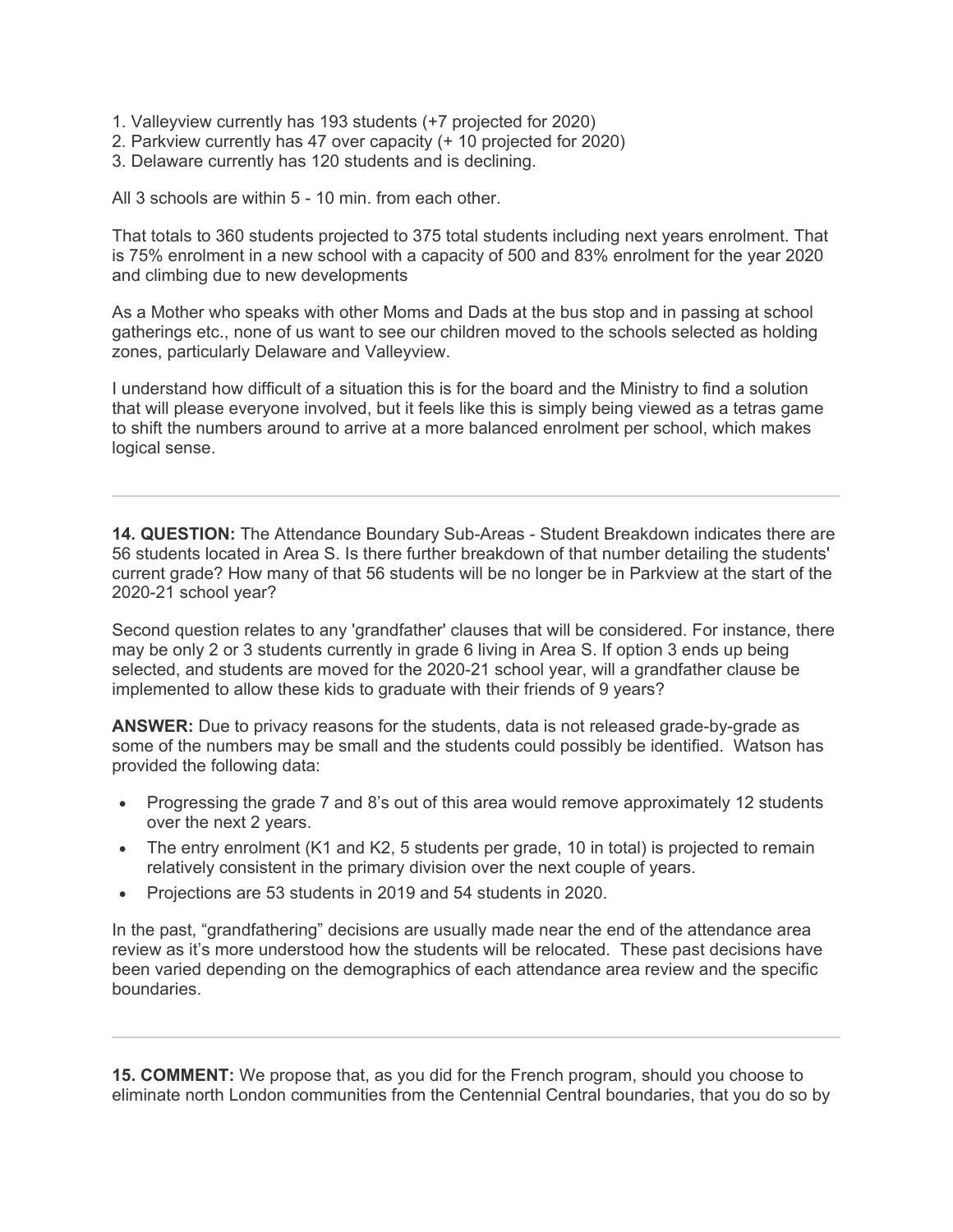no longer allowing JK registrations as of a certain date however allowing existing students from those boundaries to finish off their time at Centennial and slowly transition out of having children in those boundaries. You have the time to do this given the projected timeline on the enrollment pressures. So for example in 2021 say you would no longer be accepting new registrants from those neighborhoods however children already in attendance at Centennial from those neighborhoods would be allowed to continue attending Centennial until they are complete. This to me sounds fair and given that we are nowhere near reaching capacity at this time it would suit the long-term needs of the school while accommodating the family is there as of now. Please consider this approach as a viable option for Centennial School Community. Thank you and I look forward to hearing from you soon

**RESPONSE:** Thank you for identifying this option. It is encouraged that you participate in the Centennial Central School Committee Meeting for this attendance area review and bring forward this suggested alternative for consideration. The school community will be informed of the timing and location for this meeting.

**16. QUESTION:** We reside in area 'V' of the Centennial Central attendance area. We are extremely disappointed to learn our daughter and the rest of our neighbourhood could be redirected to another school. My concern is what schools are you considering moving these kids to? (and I really don't want to hear it's 'TBD' because I'm pretty sure it's been discussed). All the elementary schools in the north end of London are already over capacity.

I would like to know the enrolment numbers for Centennial Central prior to students relocating to Louise Arbour FI and Sir Arthur Currie? I believe the school year was 2013-2014, how many students were enroled then and the years prior to that? The school managed with portables in place then, I feel this could be a solution for the school now and in the foreseeable future. The projected enrolment numbers for 2027-2028 are high but a lot can change in 10 years ex. the government, people having less children, etc.

It's a fortunate opportunity to work hard and be able to choose where we want to live based on the school our children will attend. I know that's not the case for everyone. We picked our house based on the proximity of family members to assist us and the school our daughter would be attending. Please don't take that away from my neighbourhood.

**ANSWER:** There are no recommended options at this time for the identification of schools at the north end of London. TVDSB welcomes all options put forward by the Centennial Central PS School Committee and encourage input from the community.

Enrolment data from 2013 to 2018 for Centennial Central PS is identified on page 2-18 of the Watson Report dated December 17, 2018. It is provided below: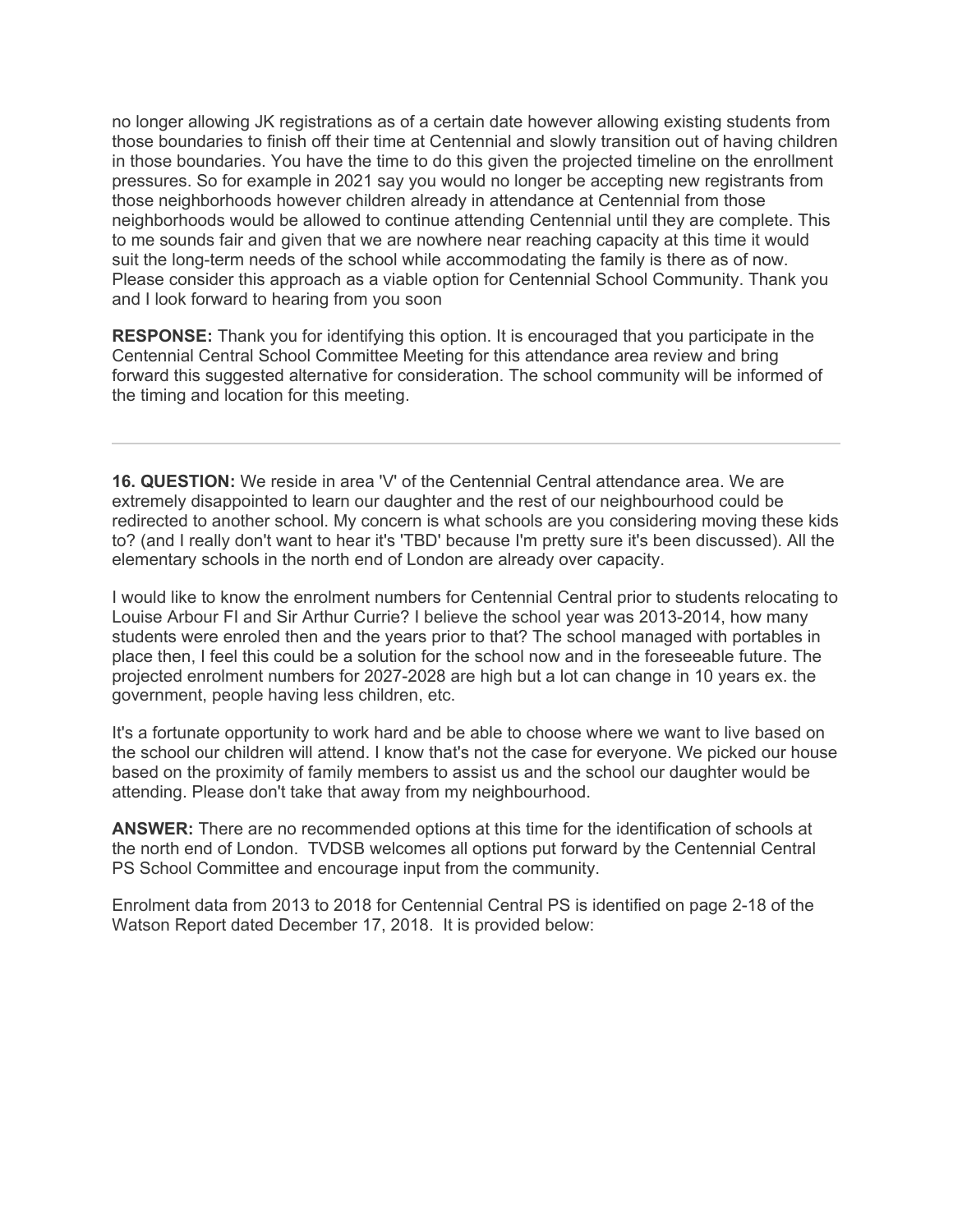

Previous years enrolment are identified below. Please note the following:

- The enrolment numbers reflect the October 31 (Full Time Equivalent) number of students for the specified year.
- The OTG (On-The-Ground) capacity increased from 273 to 323 in the 2013 / 14 reporting year.

| Year | <b>October 31 FTE</b> | <b>OTG</b> | Capacity |
|------|-----------------------|------------|----------|
| 2009 | 332                   | 273        | 121.61 % |
| 2010 | 334.5                 | 273        | 122.53 % |
| 2011 | 354                   | 273        | 129.67 % |
| 2012 | 358.5                 | 273        | 131.32 % |

**17. QUESTION:** I am one of the families in the north London communities that you are looking to eliminate from the Centennial Central boundaries. My concern is that any of the schools we are nearby are also at capacity and facing enrollment pressures. My fear is that you will send our children to yet another holding School that has space until you can accommodate these students in a more reasonable School closer to home which will mean essentially our students could be moving twice.

The other alternative is sending them to schools with enrollment of 800 + children such as Jack Chambers or Stoney Creek which are already facing fiercely high numbers. Or worse yet a school that requires a significant amount of travel time via the bus. I am wondering what the timeline looks like for these changes to happen and when we will know the schools that are being considered for the students to move to?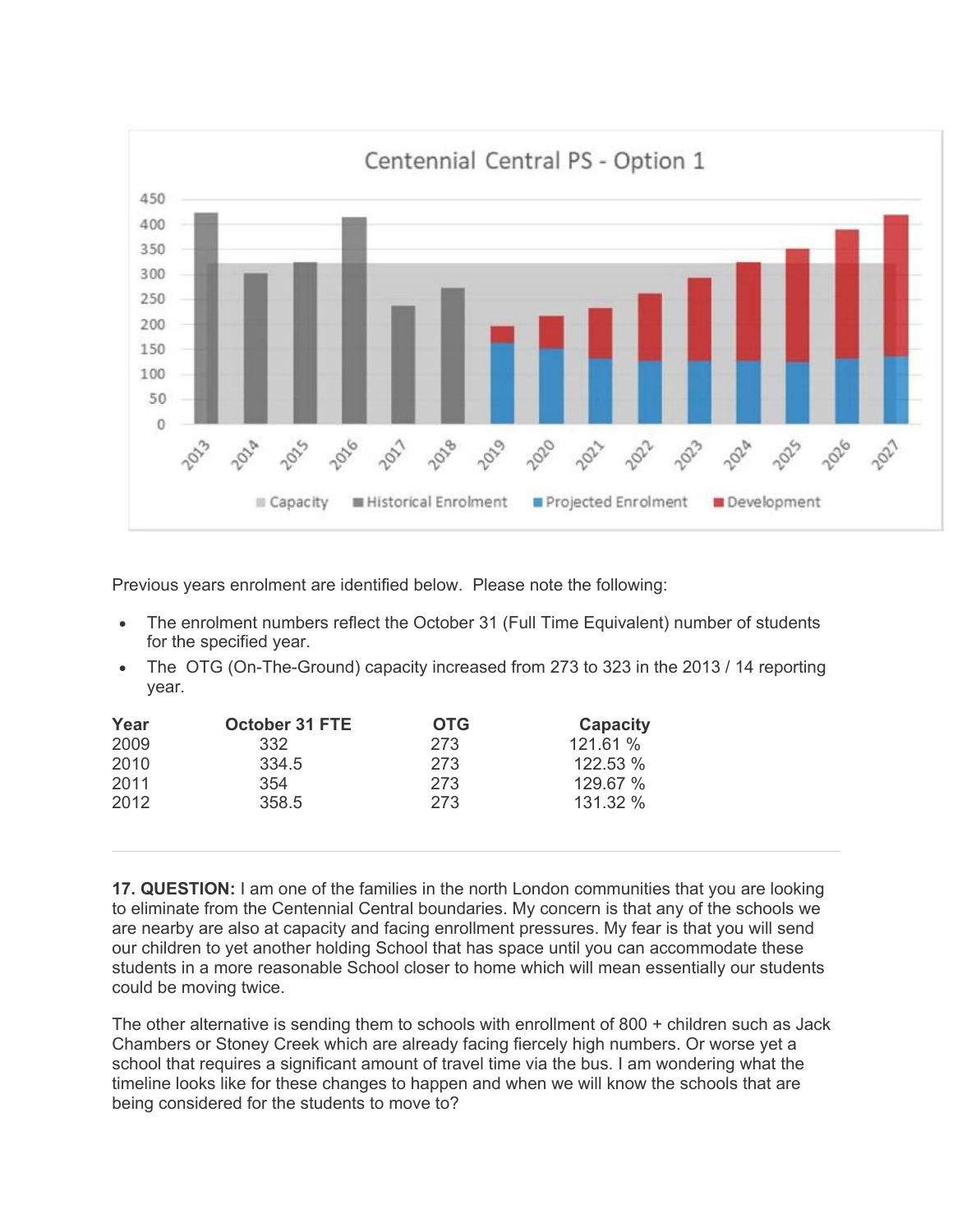I have a child in JK, grade 2, and grade 4 and the idea of them being separated because one is grandfathered in and the others are not is extremely disruptive to their social emotional growth especially having a child who dear deals with significant anxiety. What is the anticipated timeline for these boundary changes and when will we be given information as to when to expect? This is really disappointing as we move to this area specifically to go to Centennial knowing it was a small pocket.

I would beg that you allow the children who are already at Centennial to complete their time there such as you did the French immersion program that was eliminated as well. My children already suffer the loss of friends when the community of Foxfield was eliminated from Centennial and now they face once again having two suffer the same fate.

The problem is the school is not that large and the communities you are looking at eliminating are not that big as of now so to move them to another school you would be separating a small percentage from a larger percentage of their friends and social networks that they have built and developed and really isolate them into new schools especially those in the higher grades.

I beg you to consider this as well and perhaps the better solution is to look at making changes to Centennial to accommodate the growth in the neighborhoods closest to it. Or perhaps making Centennial Central the school for this area and moving the small portion of County Children to the schools in the county that have spaces for them. Thank you for your consideration and I look forward to our response. Have a great day

**ANSWER:** The timelines for the 2018 Western Middlesex Attendance Area Review are identified on the dedicated website for this review (**www.tvdsb.ca/wmaar**) and are noted below:

- November 27, 2018 Presentation to Trustees of information report regarding options for consideration by the school communities
- December 2018 School Committees formed
- January 16, 2019 Joint meeting of all Attendance Area Review Committees (AARC) Details
- January to February 2019 Individual school Attendance Area Review Committee (AARC) meeting(s) held
- April 23, 2019 Final Senior Administration Report presented to Board
- May 15 and 16, 2019 Public Delegation
- May 28 , 2019 Final Board Decision

Final recommendations of this review will be considered and approved by the Trustees in May 2019. Any approved attendance area changes will be implemented in September 2020. This provides the opportunity for both TVDSB and parents and guardians to prepare and accommodate such changes in attendance areas.

**18. QUESTION:** I have read the reports and regarding Oxbow, I find that the expected enrollment projections are outdated and incorrect. The findings show that Oxbow is expecting a dwindling population but I do not believe that it so. As a resident that lives in Ilderton, it is a town where young families relocate. Many children play at our parks and street hockey in the road. It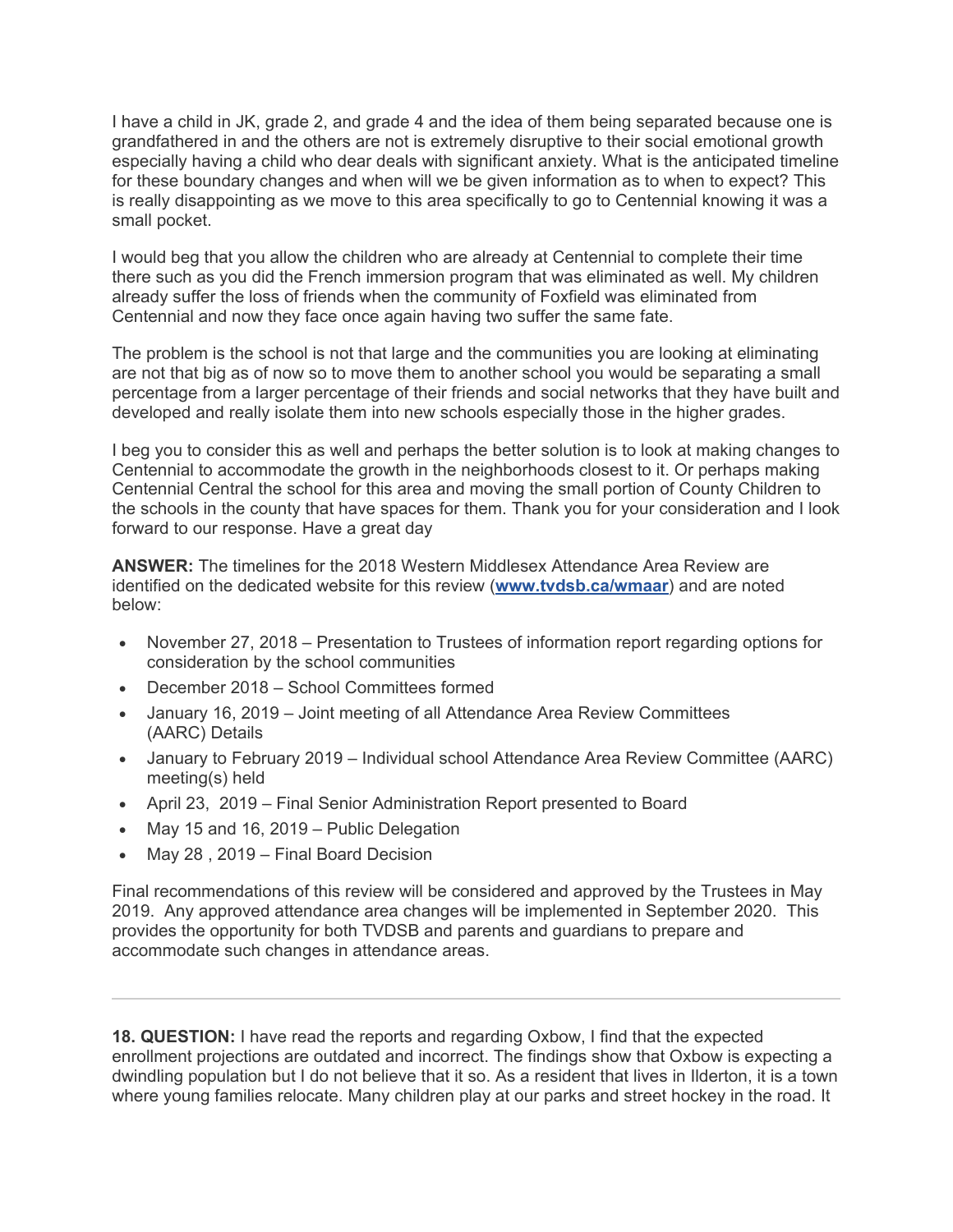is a place where empty nesters leave town when their kids grow up since many of the home are large family homes.

The findings in the report do not take into account the new Timberwalk and the clear skies subdivision. Timberwalk is exisiting and is planned for at least 235 homes. **http://sifton.com/assets/pdf/new-homes-**

**neighbourhoods/SIfton\_TW\_OverallSiteplan\_oct30.pdf**. Clear skies is in development with no existing homes.**http://liveatclearskies.ca/** I believe that plan expects at least 500 new homes. Young families are choosing not to move into those subdivisions given the fact that they cannot send their child to the local school which could be in walking distance if the authorities changed the speed limit in front of the school (it is 90KM right now).

I understand that there are thoughts to close Valleyview PS as well. My solution for this issue is to change the grade levels at Oxbow. Instead of a JK to 8 school, modify it to a JK-5 or 6 so that Oxbow can accommodate more young children.

**ANSWER:** It's agreed that there is residential growth occurring in Oxbow Elementary School's boundary. However, in the projections prepared by Watson, some existing students as well as all expected future students coming from the new residential subdivisions that are noted this query are being directed to Valleyview Elementary School. Over the next 10 years, the Watson projections expect approximately 140 new TVDSB elementary students from projected new residential development. As such, enrolment at Valleyview is expected to increase to over 260 students in the next 10 years compared with existing enrolment of 193.

As noted above, while enrolment at Oxbow is expected to decline, it does not have any residential growth associated with it. Declines in the existing community enrolment are fairly typical as schools in new development areas typically increase and peak and then start to stabilize and decline as households/families/children age.

Watson did follow-up with Middlesex Centre regarding development. It was confirmed there are two major ongoing developments in the Ilderton area, that being Clear Skies – Sifton Properties (61 housing units in phase 1, 250 +/- future units, and 2 medium density blocks in the future) and Timberwalk – Sifton Properties (50 +/- units available in ongoing phases, 50 +/- future units, 2 medium density blocks in the future).

The other factor used in enrolment projections is student yields. Below is information used by Watson:

### **TOTAL BOARD YIELDS**

|                           | Year  | Year  | Year  |
|---------------------------|-------|-------|-------|
| <b>School</b>             |       | 5     | 10    |
| Parkview                  | 0.444 | 0.441 | 0.422 |
| Oxbow/Valleyview          | 0.499 | 0.497 | 0.468 |
| <b>Centennial Central</b> | 0.238 | 0.240 | 0.230 |
| Caradoc                   | 0.201 | 0.200 | 0.211 |

 These yields represent the total Board pupil yields by school boundary used in the preparation of the Watson enrolment projections.

Note that yields for Centennial Central are lower than the average because the boundary contains a higher number of projected townhomes and apartment type units which have lower yields compared to single family/low density dwellings.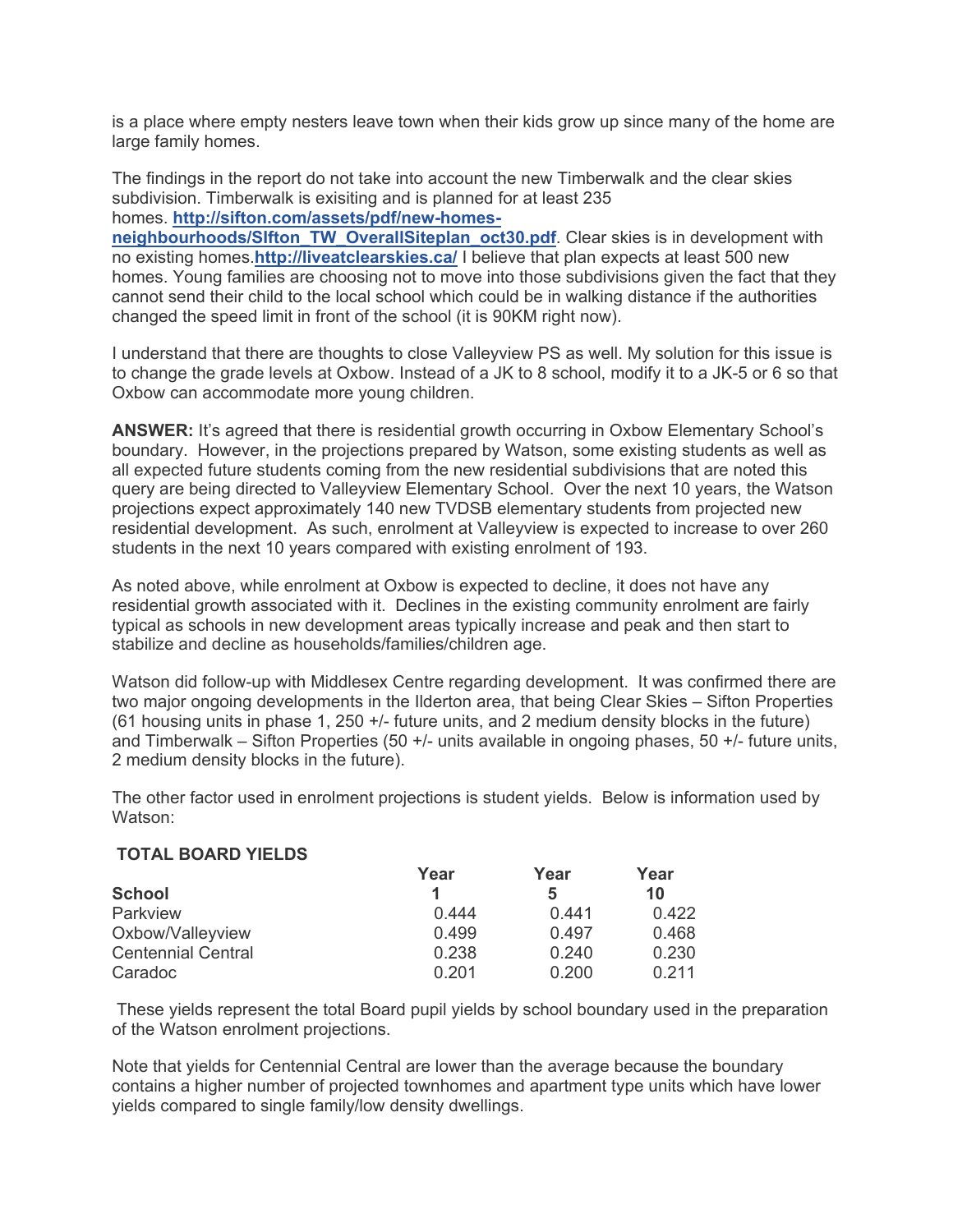The yields for Caradoc are also lower than the average because the participation rates of the general population that attend TVDSB is lower than the rates in other areas.

The Oxbow/Valleyview yields are combined in this example because the students expected from new residential growth associated with Valleyview are actually resident to Oxbow and designated to hold at Valleyview.

**19. QUESTION:** In 2014, Parkview completed it's renovation. This included the following as outlined in the report from Chorley and Bissett:

"There was a nine classroom addition, a new activity room addition to the existing gymnasium, a library, computer room and office area addition/renovation, conversion of the existing library to two full day kindergarten classrooms and a boiler room replacement"

This renovation took place little over 4 years ago. Did the board not review the planning reports from the township and county for Kilworth and Komoka when determining the renovation to the school? The proposed Kilworth subdivision, which seems to be the major consideration for this review, was already in the works and well known by those in the area.

As well the renovation does not seem to have been significant enough to accomadate even the then student body and projected enrollment since less than a year after the renovation was completed (if my memory serves), a portable was back on site. Planning reports would have included estimated increases to population, where these not considered during the renovation planning of 2014?

**ANSWER:** Planning of capital projects typically start 3-5 years or more before the actual construction as there are many levels of approvals that need to take place prior for the work with the Ministry, internal approvals at the Board, municipal approvals, etc. Projections do play a role in capital projects along with consultations with local municipalities and developers. However, the Ministry in the past has typically funded projects based on immediate needs at the time.

As a result, enrolment can change in the time frame from the time of approval from the Ministry to when the project is completed and built. The Board did experience quite a large increase in elementary enrolment in 2015 / 2016 that was not predicted in the models, mainly due to immigration and migration. Residential development can also change from predicted models – either increase due to demand or slow due to change in interest rates, etc that the models cannot predict.

TVDSB was not the only Board who saw this sudden increase, it was experienced with many Boards in Ontario. As such, by the time the school was in construction, projection models had changed and accommodations had to be made with the addition of portables shortly after construction.

**20. QUESTION:** Can a larger map be provided to clearly define each of the area. Specifically Kilworth which has been broken up into many zones - it is difficult to determine what streets fall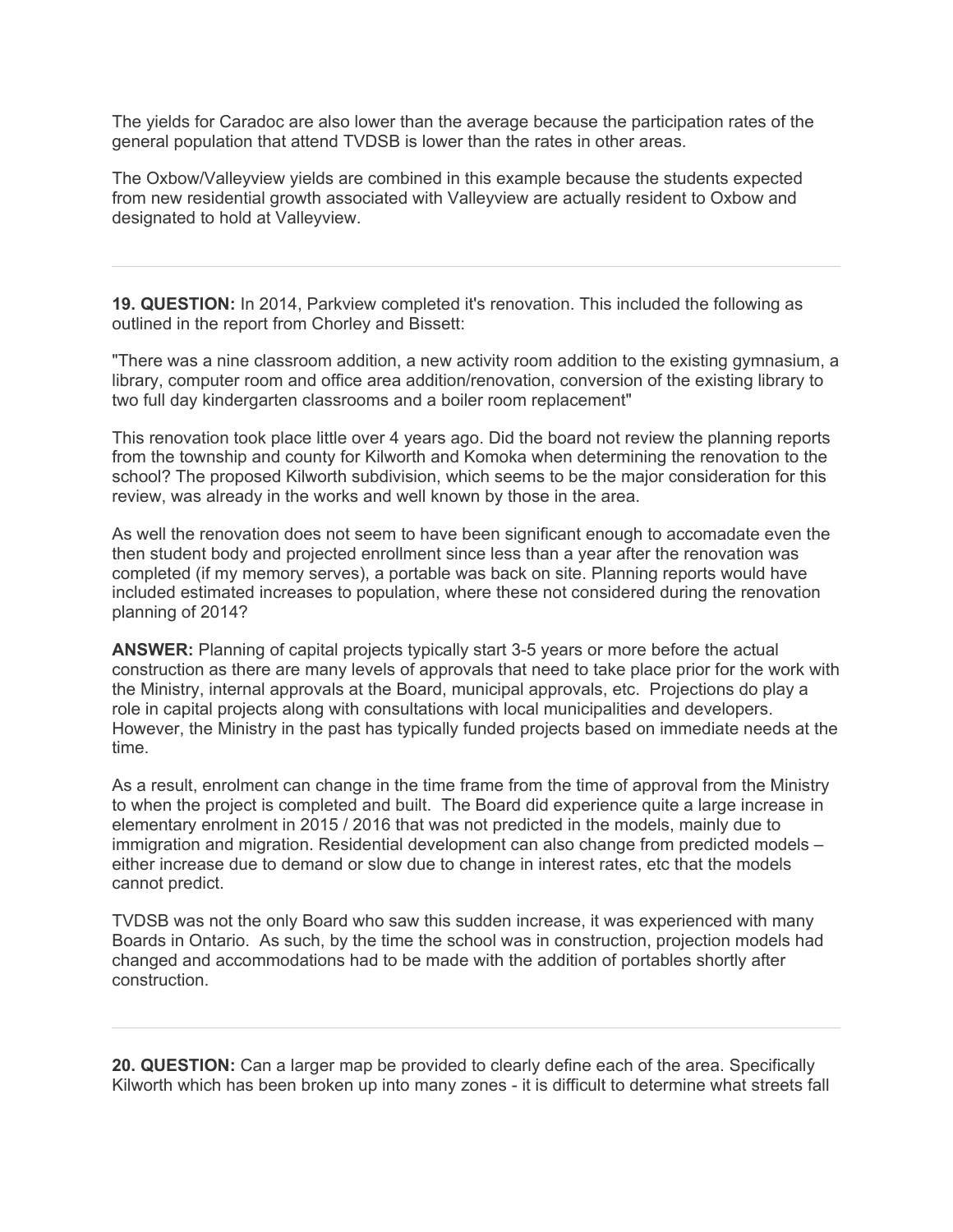into which zone. Or can a list of streets for each zone be provided so one can clearly know how they are impacted by each recommendation.

**ANSWER:** Thank you for your input to the Planning Department regarding the Western Middlesex Attendance Area Review. Please note a new drop down menu item (below) was added to the **Western Middlesex Attendance Area Review Website** titled "Maps". A direct link to the maps is also provided below.

**Kilworth Area Map Komoka Area Map**

**21. COMMENT:** These comments are based on: Being a Middlesex Centre resident; a grandparent of TVDSB students; a parent of 3 Valleyview School graduates; a retired teacher (including Oxbow and Delaware Central) and administrator with MCBE and TVDSB; MCBE trustee representing former Lobo TWP. (Valleyview and Parkview); an academic whose undergraduate and Master of Education degrees focussed on the rural community and rural education, and a historian

## **Student Learning**

Student learning is the sole reason that a school board exits. The report from Watson & Associates Economists Ltd. failed to recognise student learning. It is a dollars, and bricks and mortar report only. A house does not make a home and a building does not make a place of student learning. For a home and a place of learning to thrive and achieve their potential, common values are required - love, support, safety, encouragement, understanding, parent/professional competence, a sense of family/community and many more.

The issues discussed in this response affect student learning.

### **1. School Size – the 400 Pupil School**

The report is grounded in the Ministry of Education's regulations that 400 pupil schools are the basis for funding for the whole of Ontario. However, one size does not fit all. A Toronto/GTA or large urban area solution is not a solution for rural and Northern Ontario. Thus grants and policies must start to reflect the differences.

Four hundred pupil schools require a large population base. Middlesex County is primarily a rural community with agriculture as its main industry. Less than one percent of the land base in Ontario is prime No. 1 agricultural land. Although agriculture has made more progress than any other industry in production improvements, it still requires that one non-renewable resource – land. Once covered in pavement, land has lost its productivity. Our agriculture base and food production are paramount to our survival. Four hundred pupil schools are a detriment to our rural society and livelihood. NOTE: Agriculture is the business that makes the greatest use of technology.

If the Ministry was truly supportive of all areas of the province equally, then the only way to achieve 400 pupil schools in the rural and Northern areas would be to combine the two publicly funded school systems into one publicly funded system. The combined school population may then start to approach the targeted school size, but not necessarily.

### **2. Community**

In the transition from one-room rural schools to township central schools, the wise leaders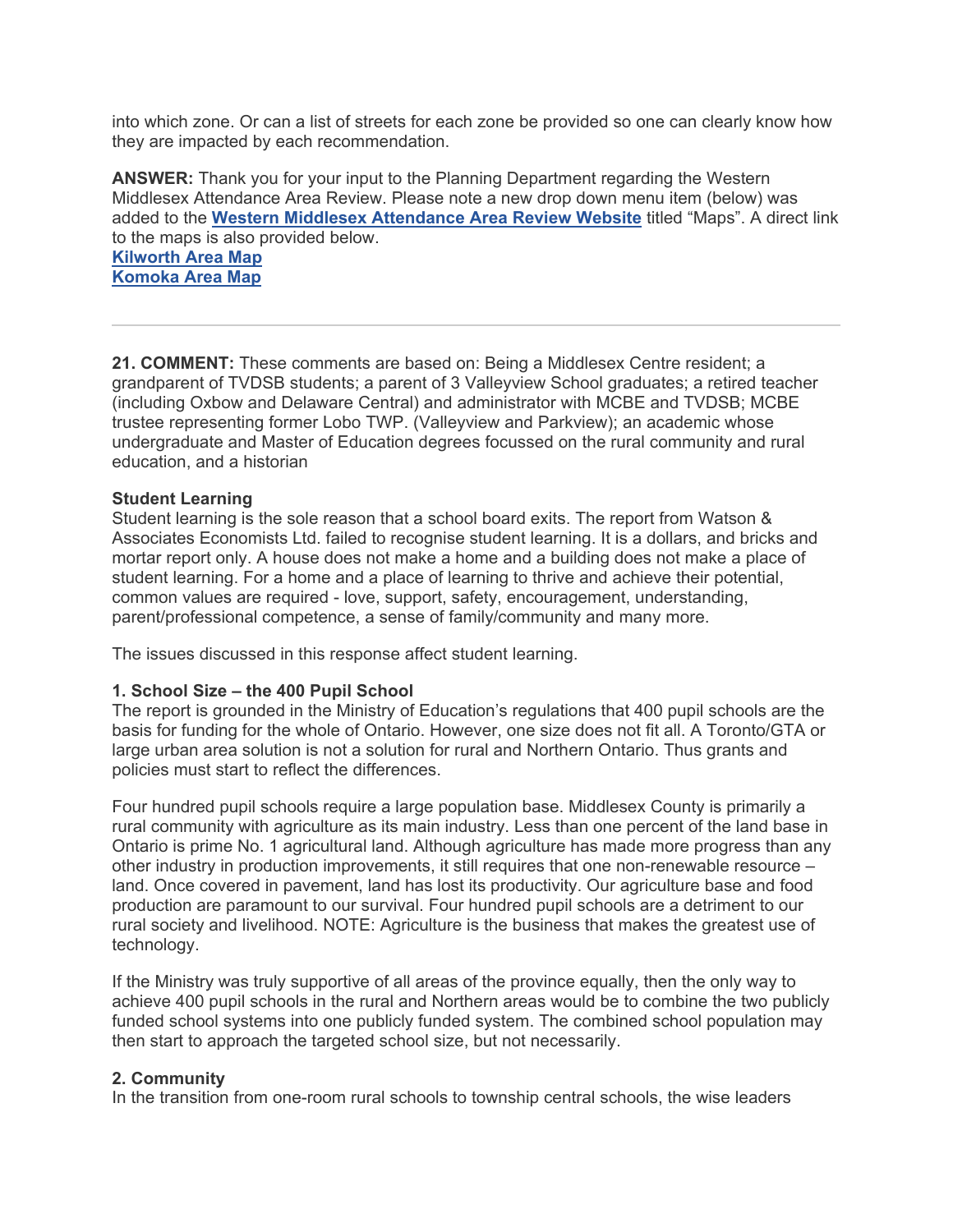considered maintaining communities by incorporating the attendance boundaries of the former school sections; using the distance required to transport the students in kilometres/miles and time spent on the bus. Thus a 250 pupil school fit the requirements for community and student learning. The schools were built for that.

Both sense of community and distance to the school are still highly relevant to student learning. A community means the whole community, not only the parents of students but the wider community including all residents, municipal government, community organisations and businesses. TVDSB fails to recognise this aspect when it excludes the wider community from its committee structure. "It takes a community to raise a child".

When looking at specifically the Valleyview School community, there really is only one community, the rural community with the small hamlets of Coldstream and Poplar Hill. With the trend to larger farms, population in this area has declined. However, as a result of recent growth in Coldstream and Poplar Hill as well as home severances and new home construction throughout the catchment area, the school population is increasing again. As the farming community ages and relocates to other areas, the next generation farmers and younger families are beginning to move to the farms. Thus, there is an increase in school population from this segment too. In addition, the outside historic communities that Valleyview residents support are Strathroy and Ilderton. Ailsa Craig and Nairn are not part that community. Nairn and Ailsa Craig more aligned with the North Middlesex Communities including McGillivray and Parkhill.

When looking at the Oxbow Community, there are really several communities present: the obvious rural community, the Ilderton communities with various subdivisions and the Denfield area. With the growth of Ilderton as a bedroom community for the city of London, Oxbow School is now overcrowded. As new subdivisions come on board, the situation is going to become even more urgent. Subdivisions are often self-contained communities. To this end, new subdivisions that are coming on-stream could easily be bussed the 12 kilometres directly along Ilderton Road to Valleyview. The busses are loaded within the subdivision and students directly transported. Within the community, the Valleyview and Oxbow students are quite familiar with each other as they are involved in organisations, sports and other community events i.e., Ilderton Fair. There is a historical link between the two communities. When looking at some boundary changes, Oxbow students who live west of the Denfield Sideroad may be considered. However, when a boundary change is proposed, then grandfathering for present Oxbow students must be considered. On NO condition should a mass removal of the rural students from Oxbow to Valleyview ever be considered or undertaken! The distances and travel time are detrimental to good student learning! Some argue that the Ilderton students should go en masse to Oxbow because otherwise the village is split. Historically, the school has always been split between rural and village students. Now students from the village attend various schools – public, separate, private, religion-based and home schooling. In reality, once a child enters the school building, unless that child is in the same class as a friend, the chance for interaction is restricted to the playground. Involvement in youth and community organisations and events, and participation in sports give broader opportunities for peer interaction.

When looking at the Parkview School Community, there are really three communities - the Komoka community, the Kilworth community and the rural community. Although the Kilworth area is the oldest settlement in Middlesex County (1790s) and pre-dates the city of London, the community is often considered a bedroom community for the city of London. In its early history, this community was aligned with the Delaware community. It is a contained community separate from the village of Komoka. New subdivisions coming on-stream could be designated to the Delaware Central attendance area. The communities are close in distance and the population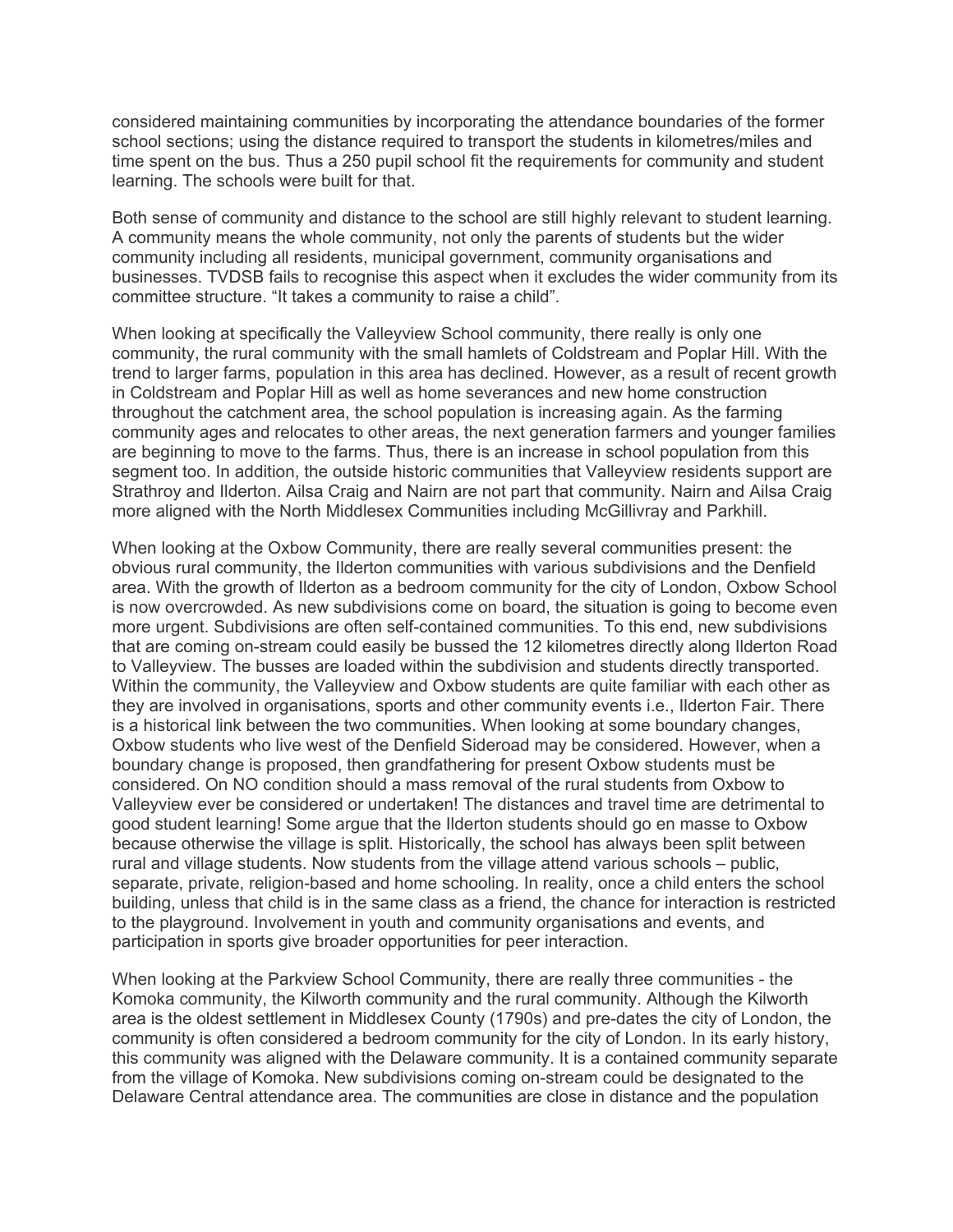base of Kilworth means that buses could be loaded to capacity within the village. Thus travel time is short. Grandfathering current Kilworth students at Parkview should be allowed. If boundary changes were considered, then moving some of the northern catchment area to Valleyview could take place. Again, grandfathering of present Parkview students must be offered.

The Caradoc community is a community with strong historical ties to Mount Brydges, Strathroy etc. It is another municipal area as well.

Keep the study and solutions to Middlesex Centre schools.

## **Bussing Distances and Times**

The length of time a student spends on a bus directly impacts his/her learning. The bus ride adds time to the student's day, and is not a venue for academic growth. The thought that rural students can be transported over long distances and times, and urban students cannot is prevalent in this Report. That is discrimination.

To address the Report specifically, if Valleyview students are deemed to attend East Williams School, then a child from Amiens Road and Sinclair Drive would have to travel more than 23 kilometres in a direct route. Buses do not travel in direct routes but wind their way along concession roads. Thus, a 3-year-old kindergarten child is spending a lot of time on a long bus ride. That is not quality student learning!

In the same argument, rural students from Oxbow must not become the pawns in solving Oxbow's overcrowding. Students from the northeast catchment area of Oxbow would have to wind their way along concession roads to reach Valleyview. The distance and time are prohibitive to good student learning. Likewise, rural students who are in sight of Oxbow should not be transferred to Valleyview attendance catchment to make room for students from new subdivisions in Ilderton.

When considering any changes, boundaries etc., take into consideration the sense of community and the length of the bus ride. The Report is geographically challenged when relating to Middlesex County communities and distances.

# **Small Schools, Large Schools and Student Learning**

Many studies in education support the premise that smaller schools provide quality student learning. This premise is upheld within TVDSB. In smaller schools, students are part of a smaller community. They do not get lost and fall through the cracks as may happen in larger schools. In smaller schools, the staff recognise all students, know their strengths and weaknesses, and can spot any changes more quickly in order to deal with the causes. Often small schools are in the top ranks of EQAO scores.

In smaller schools, students are afforded opportunities for leadership and participation in school activities such as sports. These opportunities may never open to them in larger schools. These opportunities are important to have throughout the lives of the students. Employers seek rural students for their ability to work, lead, persevere and be responsible. Many executives/leaders have a rural background.

Split grades may not be a detriment to learning. Indeed, they can afford opportunities for growth, independent studies and initiative. On the other hand, one grade classrooms can become a one-size–fits-all scenario when individual differences in ability and learning styles are not recognised.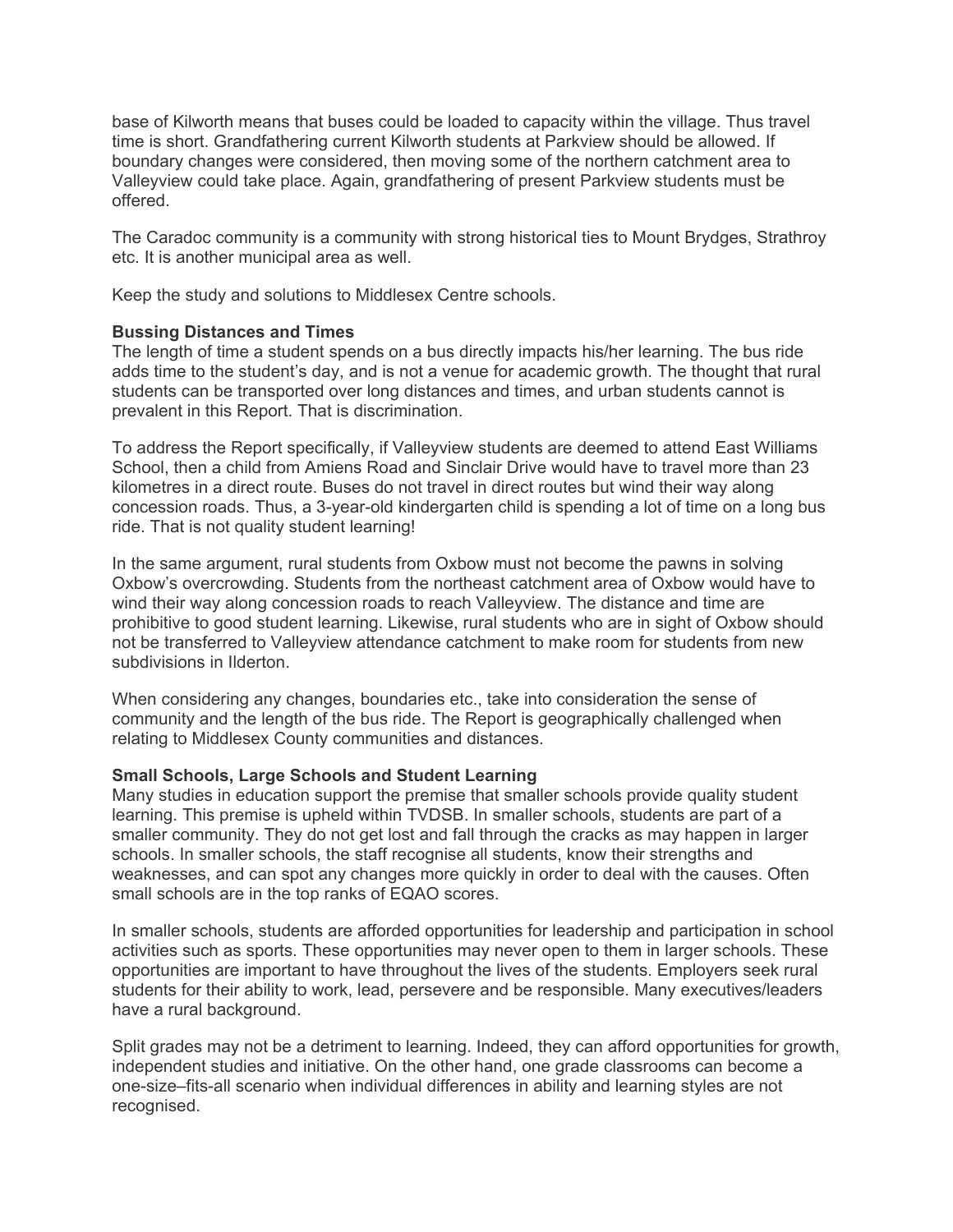Proponents of larger schools offer the rationale of wider, more varied opportunities. There may be some; however, one has to weigh these in the context of all the pros and cons. Welldeveloped student learning should be the key goal of any educational institution. As stated previously, that involves more than just increased opportunities. The core curriculum well taught, and school and community values should be fundamental in all schools.

Playground issues may be brought indoors to the classroom. Larger school populations tend to have significantly more issues including bullying. With the larger numbers of students on playgrounds in larger schools, issues can be missed. The issues then escalate. In smaller schools, the issues are often seen and dealt with immediately with less opportunity to escalate.

In smaller schools, if a student is experiencing difficulty with behavioural issues, other students often bring that student up to the expected behaviour and learning standards of his/her peers through their interactions. In larger schools, the troubled student has more opportunity to align with other students who also experiencing issues simply because there are more students. The issues multiply because, despite the efforts of staff and some students to modify behaviours, they cannot overcome the numbers and issues. School culture and community affect student learning. Personally, I have witnessed both scenarios.

### **General Comments Regarding Report**

1. This Report is a "bricks and mortar, and dollars" report that fails to recognise student learning as the only reason for school boards to exist. It is an urban-based report that fails to recognise the needs of the rural community and its schools. Granted, the Ministry of Education does bear some of the responsibility with its mandate for 400 pupil schools.

2. In the Report, the scenarios for Parkview and Delaware Central School Communities were detailed and well-documented based on the prior TVDSB staff work that was incorporated into the Report. However, the Report had scant details for the northern Middlesex Centre schools' issues. This area was poorly researched and thus the recommendations offer simplified solutions that neither reflect student learning nor community.

3. The Report reveals a significant lack of knowledge regarding Middlesex Centre geography. While Komoka, Delaware and Mount Brydges are deemed "wide spread geographically", the longer distances from Coldstream to Nairn failed to be recognised. As well, the distances from the rural Oxbow catchment area to Valleyview failed to be recognised. This gives the Report a disturbingly urban bias.

4. Inaccuracies within the Report demonstrate that the research lacked depth. The Report itself then becomes less reputable and reliable. Example: Delaware School is not 80 years old. The original Delaware School burned in 1937. A new school opened on August 23, 1939 with 2 levels of classrooms – a continuation school and an elementary school. In 1963, a new wing was added to accommodate students from the closing one-room rural schools. In 1991, the 1939 addition was demolished and an addition of 5 classrooms, a library, computer lab, change room, storage and administrative space was added to the 1963 wing. The only 80 year old part of this school is the furnace room.

 5. There are vague references without substantive documentation. The issue of overcrowding at Oxbow was never satisfactorily addressed. It was left hanging with the suggestion that the enrolment was going to decline eventually. When? Why?

### **Recommendations**

1. ALWAYS put student learning first in any report."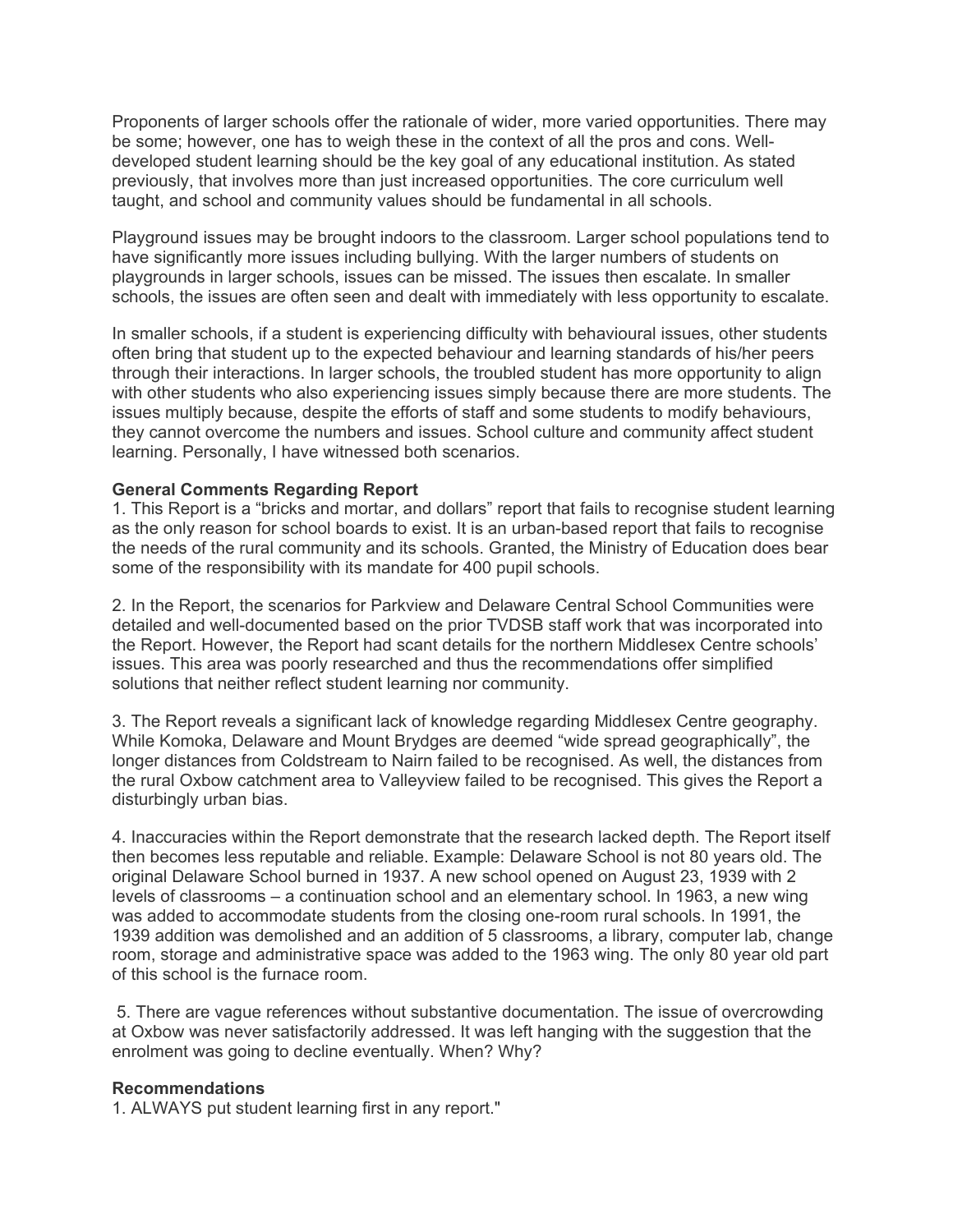2. See recommendations contained in Community section response for school boundaries etc. 3. Extend the scope of community involved in discussions. The parents in a school presently have a significant concern about what happens to the school and their children. However, at best that is a 10-year window. The wider school community can offer experience, history and even a broader vision.

4. Work with local municipalities to determine population growth areas that may be coming forth. 5. Maintain repairs in the present schools. Maintenance work made to several schools in the study have been costly because of past neglect. Do not take the route of school closures and building new schools. That is costly in terms of community involvement and dollars. Some of the already closed schools would have helped solve the present overcrowding issues.

6. When commissioning a report such as this, look locally and also to companies that have some expertise in education and student learning.

7. Work with your respective professional organisations as well as parent, community and municipal organisations to lobby the provincial government to change the funding formula to reflect the needs of Rural and Northern Ontario schools. After many, many years, that formula is in dire need of upgrading.

Respectfully Submitted

**22. QUESTION:** My kids have been at Parkview for the past 4 years, and I'm upset to hear that they may be sent to another school. I don't think it's fair to displace the students who are currently at Parkview because of the new subdivision that's coming. Why not direct new students to another school and leave the existing student population at Parkview as is? For many of us who live in Kilworth/Komoka, Parkview was part of the draw when we moved out here, so please don't take that away from us and our kids.

**ANSWER:** Thank you for identifying this option. It is encouraged that you participate in the Parkview School Committee Meeting for this attendance area review and bring forward this suggested alternative for consideration. The school community will be informed of the timing and location for this meeting.

**23. QUESTION:** We are a new family building a house in Kilworth. A main reason we choose the area was so that our two girls could attend Parkview (they are 1 and 2 years old). All of the builders we talked to are using the fact the development area is in Parkview's boundaries as a selling feature. I get we're going to be the new kids on the block so to speak but it doesn't seem like the right way to go about things and cause a possible divide in the neighbourhood if the review decides to just send the new kids to a different school.

There has to be a solution where all of Kilworth/Komoka can remain in Parkview's school boundaries. Another main selling feature for our family moving there was the close knit community in the area, which part of would be lost not being part of the majority of the neighbours school district. Please consider an option that keeps the neighbourhood together and doesn't just throw the new guys under the bus! $\mathbb{E}[\mathbb{R}]$ Thank you for reading

**ANSWER:** Although you do not have children attending Parkview PS, it is encouraged that you attend the Parkview School Committee Meeting for this attendance area review to hear the discussions of the School Committee. The school community will be informed of the timing and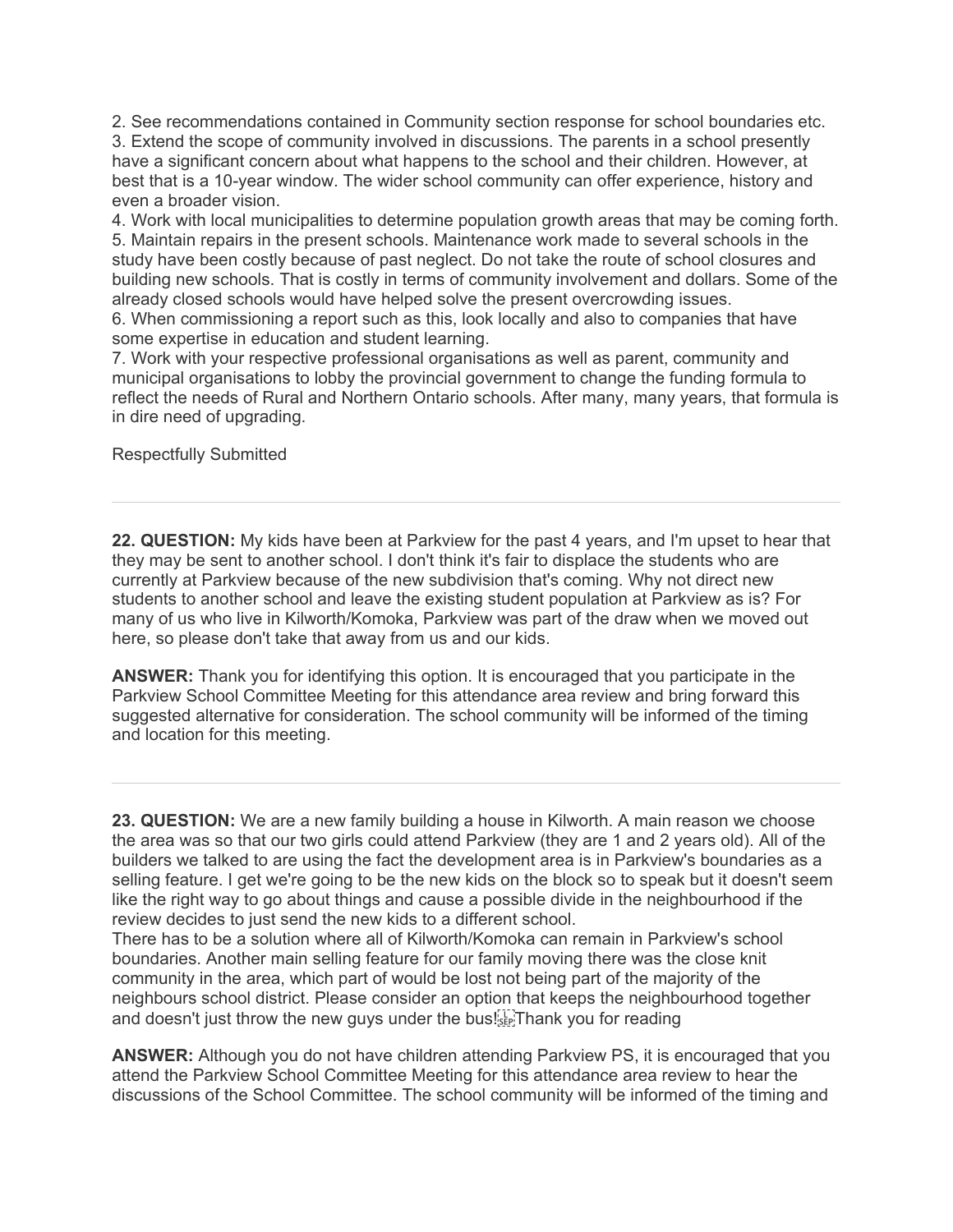location for this meeting. Since you have no children yet attending Parkview, please refer to the dedicated website – **www.tvdsb.ca/WMAAR** – for details and meeting information. Public Delegation Meetings are scheduled for May 15 and 18, 2019 and are a forum to present your concerns. The procedure for presenting at this meeting is identified on the website.

**24. QUESTION:** Can you please advise if portable classrooms can be deployed at Centennial Central P.S. to accommodate increased student numbers, which I believe was previously done, thus avoiding any need for student redistributions. Thank you.

**ANSWER:** Temporary accommodations (portables) can be used as a planning tool. The allocation of portables is completed annually in the Spring and is based on a number of parameters in the system – enrolment projections, staffing requirements, program requirements, site conditions, municipal approvals, and availability either to purchase or relocate portables from another school site. All of these parameters would need to be investigated further at that time.

**25. QUESTION:** If the Oxbow holding zone for Ilderton is removed, and students attending Valleyview are returned to Oxbow, will parents have the OPTION of keeping their children at Valleyview (i.e. grandfathered attendance)? If yes, is it reasonable to assume then that transport to the school would be the parents' responsibility (i.e. no school buses provided)?

**ANSWER:** In the past, "grandfathering" decisions are usually made near the end of the attendance area review as it's more understood how the students will be relocated. These past decisions have been varied depending on the demographics of each attendance area review and the specific boundaries. Transportation, in some instances, has been provided for a specified period of time but has not been a permanent provision. Generally at some point, transportation will become the responsibility of the parent.

**26. QUESTION:** Will Delaware Public school have on site chIldcare provided with any of the proposed Attendance area changes (the April report states there is none available)? Option 2 has 269 additional students attending Delaware (130 over "on the ground capacity"), a large percentage may currently be part of the before and after care program at Parkview PS.

**ANSWER:** Thanks for your question regarding the provision of on site childcare. You are correct that currently there is no before or after school program at Delaware PS, and at this time, there has not been an interest. The need for childcare is a collaborative decision made by the Consolidated Municipal Service Manager (CMSM) of a particular region and TVDSB if a school site in an area is the preferred location.

For this attendance area review, it would be the London-Middlesex CMSM. Factors considered in this collaboration are: the needs of the area, best location for a childcare, and if a school site is chosen, could the school accommodate this need. Schools are also surveyed as part of this collaboration for their need for before and after school care and to determine if there is sufficient interest (approximately 5 children). If the decision of this attendance area review is to relocate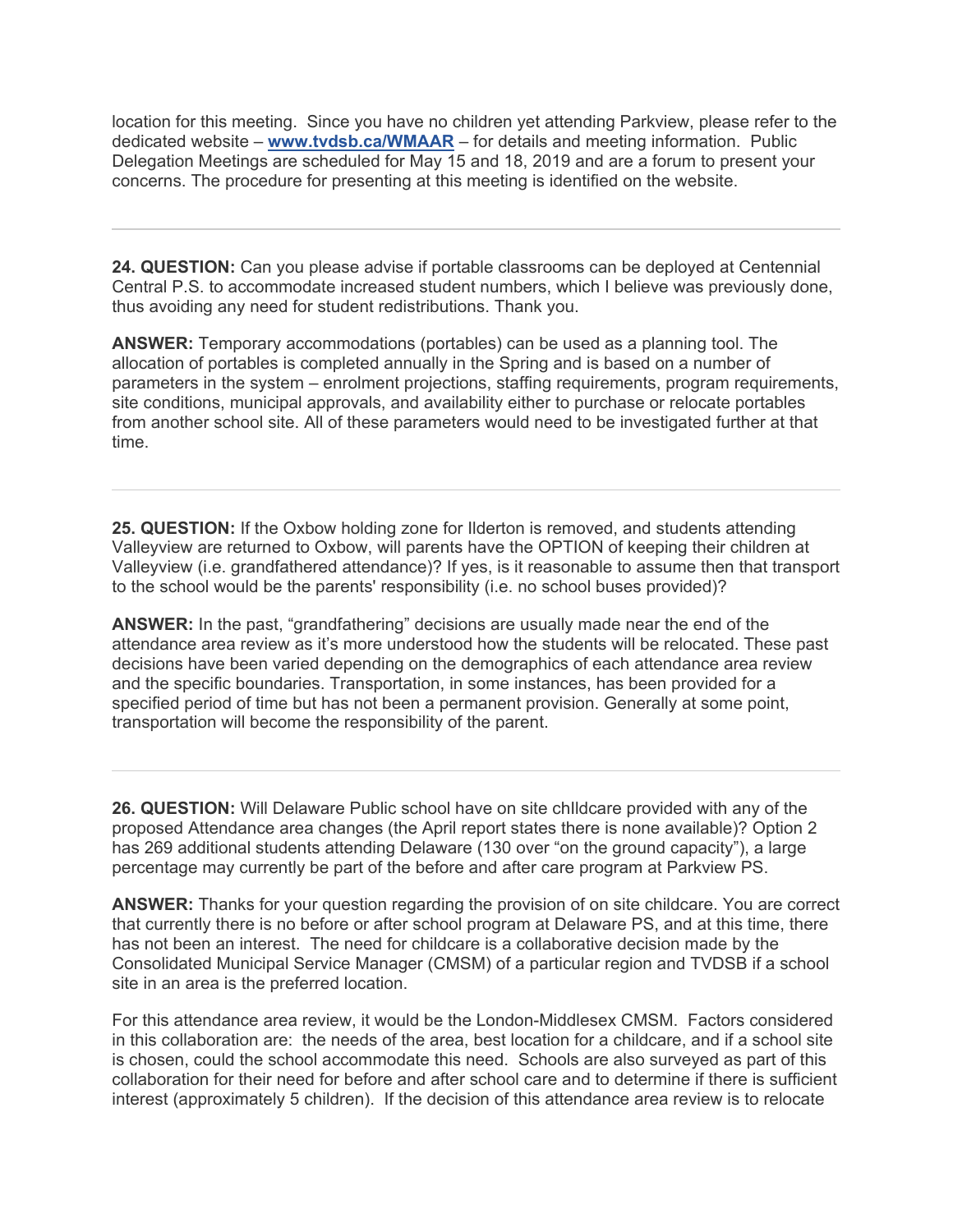students to Delaware, the collaboration meetings with the local CMSM and TVDSB may be initiated.

**27. COMMENT:** As a parent of children attending Centennial Central School (residing in Zone V on the Area map provided by the consultant company), I am unhappy by the consultant's suggestion of sending our children located within the City of London boundary to over-capacity schools in North London. According to table 1 provided in the Supplementary Data, Centennial is currently at 85% capacity. The projected capacity 4 years from now is only 111% (which could easily be accommodated by an additional portable). The numbers predict that the school is not expected to reach serious over-capacity levels until nearly 10 years from now. That is plenty of time for the board to consider expanding the building at Centennial Central or install portables. It does not make sense to uproot our children in 2019/2020 in order to have 6-7 years of surplus at Centennial. Given that the other schools within this Western Middlesex Attendance Area Review require a solution more urgently, I hope that the Board chooses to either defer the re-zoning of the City of London students of Centennial Central until a later date or simply maintain status quo and keep them at Centennial Central indefinitely (ie utilize the space surrounding the school to expand it BEFORE potential capacity issues become a reality). Further, the consultant's Summary of Options states there is "limited (if any) options to accommodate additional enrolment" from our boundary within existing North London schools. As there is no reasonable alternative school(s) for our students to attend, the best solution (at least for the next 6-7 years) is maintaining status quo

**RESPONSE:** Thank you for identifying these options. It is encouraged that you participate in the Centennial Central School Committee Meeting for this attendance area review and bring forward these suggested alternatives for consideration. The school community will be informed of the timing and location for this meeting.

**28. QUESTION:** What neighbourhoods are you looking to eliminate from the boundaries? I was told both south of Sunningdale and the new development on the north side. Sending students to Stoney Creek is unreasonable due to enrolment and location. Jack Chambers would be the only suitable alternative as kids could walk but is also above capacity. If projected numbers aren't at capacity for 6+ years then why are we looking at September 2020 to move these students? Why not bar new registrations from these neighborhoods starting in 2020 but allow students who are already there to complete their time at Centennial as this would alleviate your enrolment from getting higher but would not upset the families that are already there? Thank you.

**ANSWER:** At this time, the options from TVDSB have been put forward in the Watson & Associate reports (page 2-17 of the December 17, 2018 report). However , TVDSB welcomes all suggestions as part of the public consultation process which will be documented via the school committee meetings, the dedicated website, and the public delegation presentations scheduled for May 15 and 16, 2019.

**29. QUESTION:** Does the on the ground capacity in the reports for each school include the use of portables or does that number represent the capacity within the school walls?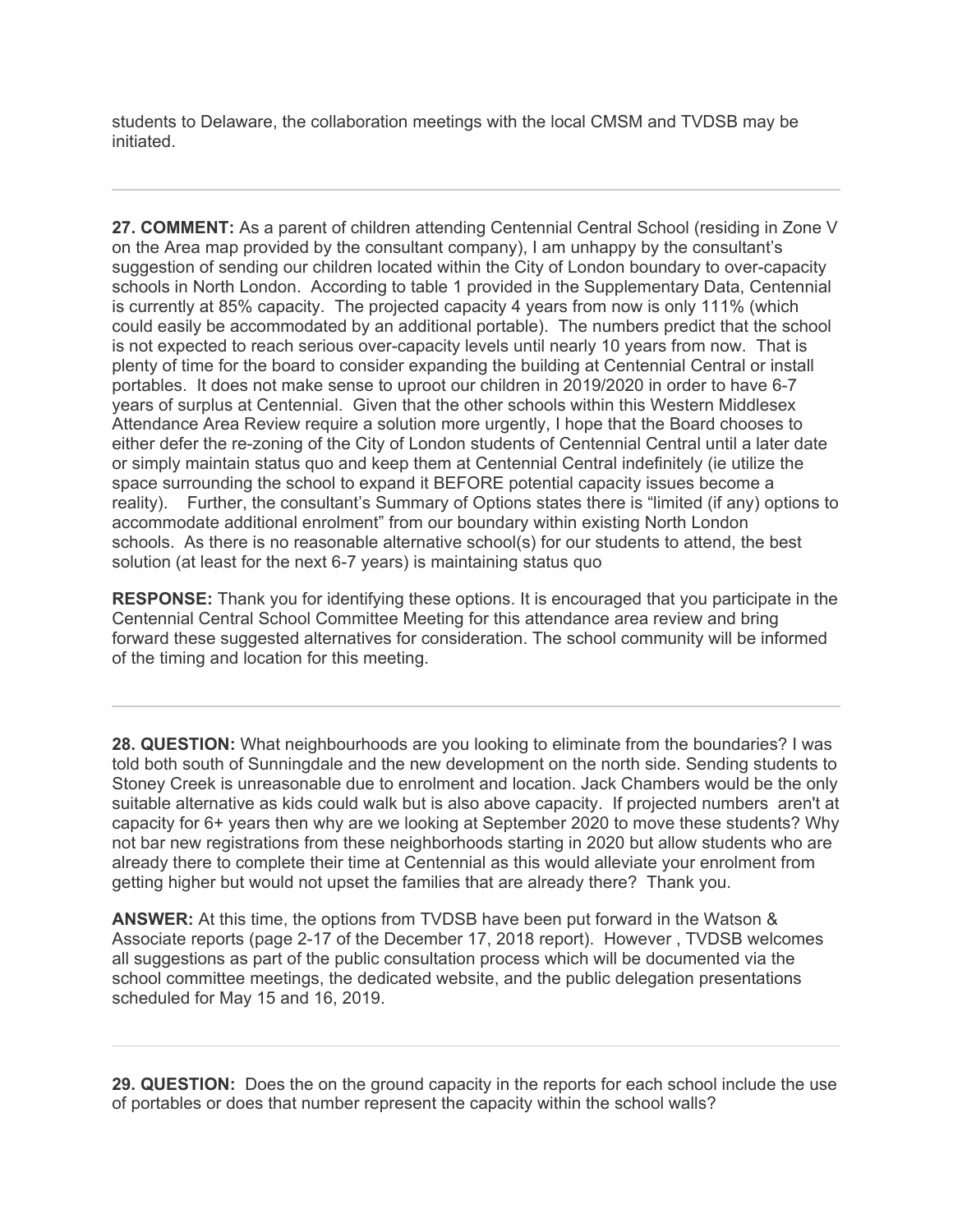**ANSWER:** On-The-Ground (OTG) does not include portables, it represents the capacity within the school walls.

**30. QUESTION:** Caradoc Public School currently has a special program that utilizes one classroom, but at a much lower student ratio than the regular classrooms. Does the board consider relocating these types of programs to schools with lower attendance levels instead of moving the boundaries for a school In order to create more capacity?

**ANSWER:** Schools under capacity may be considered as viable options for specialized programs provided the building meets both programming and facility needs. Several factors are considered when determining the location of specialized programming in schools. Considerations include equity of access based on region, number of applicants and demands for programming. For some specialized classrooms facility requirements must also be considered (e.g. accessible washrooms and entrances, wider doorways). Decisions for specialized programs are made annually and through collaboration between the Capital Planning and Special Education portfolios.

**31. QUESTION:** What is the capacity projections at Caradoc North? Could any of the students from Parkville be diverted to Caradoc North? Why was this school excluded from the review? Can it be included To see if it impactsany options?

**ANSWER:** Caradoc North PS was not included in the motion put forth by the Trustees at the 2018 April 24 Board Meeting. It is encouraged that you participate in the Caradoc PS School Committee Meeting for this attendance area review and bring forward suggestions for consideration. The school community will be informed of the timing and location for this meeting.

**32. QUESTION:** Will the new zones apply to where students attend high school? I live in subarea D. If this area is sent to Delaware, would me kids attend Medway or SDCI for HS?

**ANSWER:** At the current time, Delaware Central Public School is within the catchment area for Medway High School. As such the grade eight students move to grade nine at Medway High School. This enables students to be with their peers as they transition to high school and allows for consistent transportation supports to be in place.

**33. QUESTION:** If status quo is chosen for now for a school, does that prevent that school from being included in another review in the near future?

**ANSWER:** As per the TVDSB Attendance Area Procedure 4015c), Section 1.0, the procedure outlines parameters for attendance area reviews which include: student programs, current enrolment and accommodation, enrolment projections (which includes as analysis of historical enrolment, current and proposed residential development, and community trends), renewal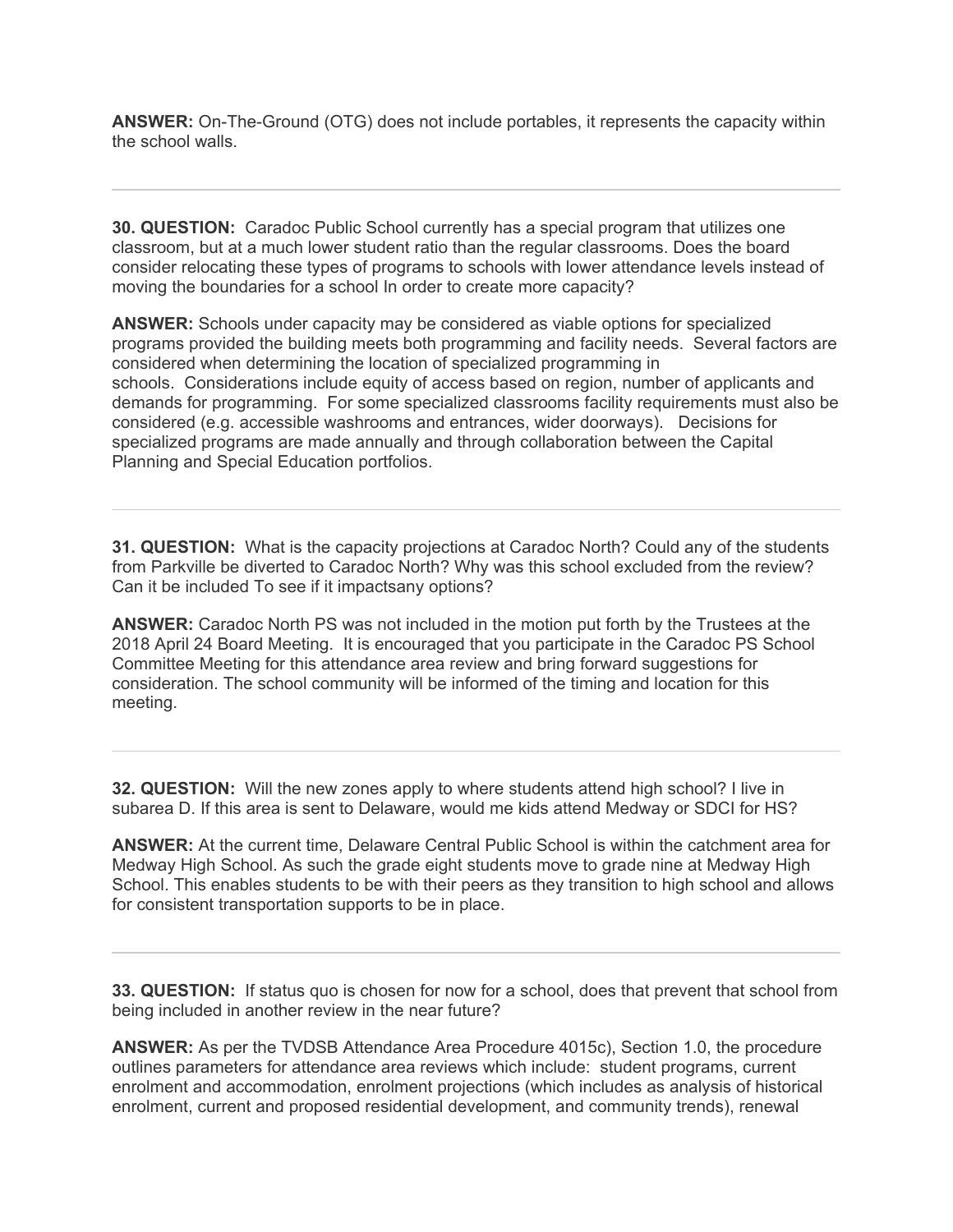needs and facility condition, and Ministry initiatives pertaining to facilities and accommodation. The procedure does not specify that schools will be exempt from subsequent reviews in the future or for a specified time frame if one of these parameters should change. However, the frequency of these reviews per region are tracked for future planning initiatives also.

**34. QUESTION:** Caradoc was overhauled approximately 11 years ago and students diverted here when Caradoc South was closed. When the review and decision was completed at that time, what was the projected growth for Caradoc at that time? This would be useful to know as it might help us to understand how accurate the current projection numbers may be.

**ANSWER:** The Board Report and associated Trustee motions and approvals from 2008 were reviewed regarding the closing of Caradoc South and accommodating students at Caradoc Central and Eckoe Central PS. At this time, the procedure for closing schools and revising attendance areas did not occur simultaneously as per the current TVDSB practice, therefore enrolment projections were not included in the 2008 Board Report. Enrolment projections are based on known facts at the time the projections are completed and parameters can change during this projection period, for example the rate of residential development, demographic changes, and interest rate fluctuations which can affect both national and local economics.

**35. QUESTION:** Please clarify the separation of the boundary on Pioneer Drive which is shown down the middle of the street.

**ANSWER:** Based on the current delineated boundaries, any houses located north of Pioneer Drive would be Sub-Area T and any houses located south of Pioneer Drive would be Sub-Area S.

**36. QUESTION:** Is there any plan to change the boundary that would affect Denfield? Oxbow is the perfect location for Denfield children and it would be a major disruption in my life to send my children elsewhere. If the boundary does change, would my children be grandfathered in and be able to stay at Oxbow?

**ANSWER:** The detailed options being presented for this attendance area review can be reviewed in the Watson Report dated December 17, 2018 – specifically on page 2-14. It is encouraged that you participate in the Oxbow PS School Committee Meeting and bring forward suggestions for consideration. The school community will be informed of the timing and location for this meeting.

In the past, "grandfathering" decisions are usually made near the end of the attendance area review as it's more understood how the students will be relocated. These past decisions have been varied depending on the demographics of each attendance area review and the specific boundaries.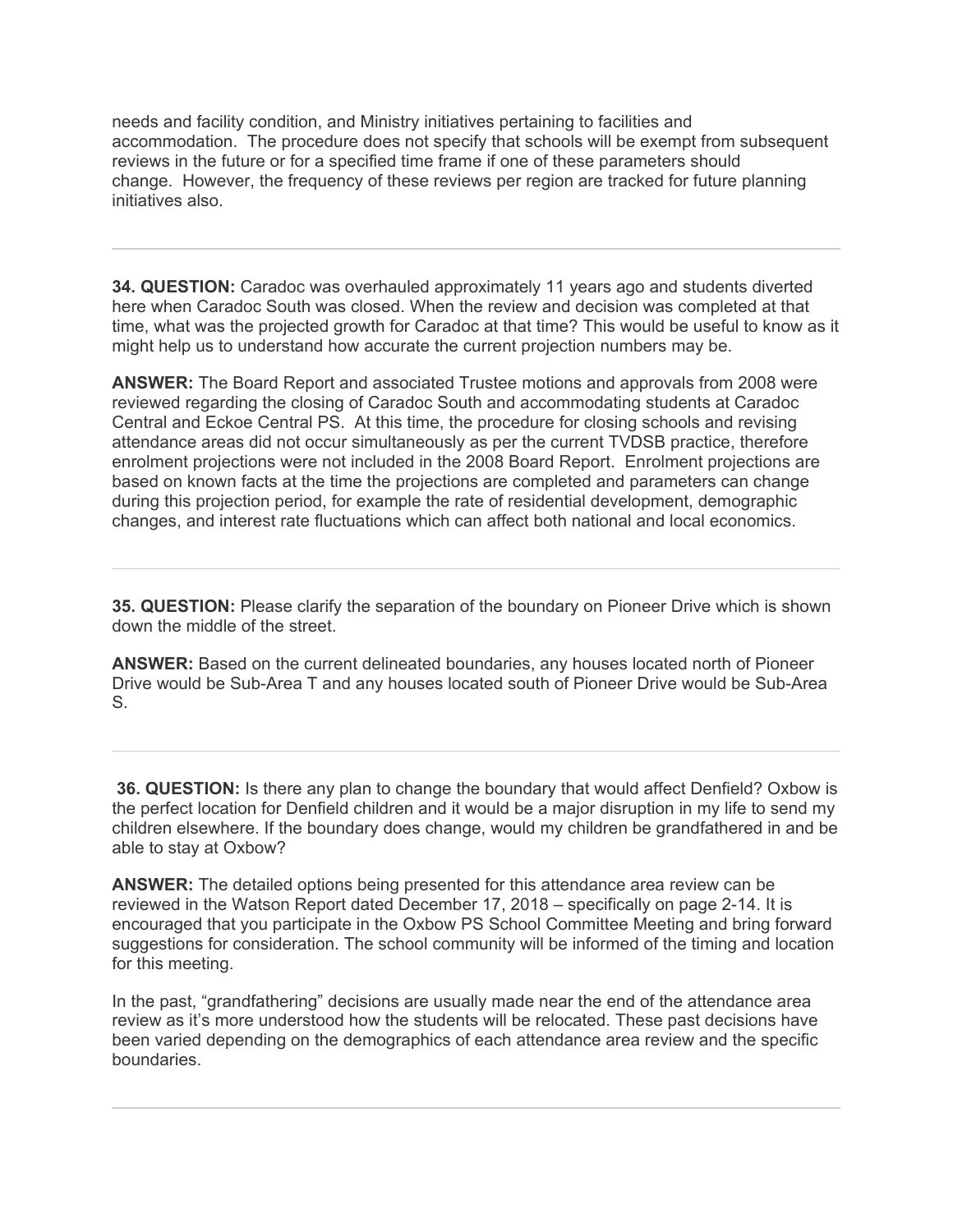**37. COMMENT:** Where is the study completed by the education experts and the child psychologists on the effects of splitting lifelong relationships, schools and neighbourhoods apart? Who examined the interplay between the cognitive, social, emotional, behavioural and biological characteristics in the children this move will affect so that their full potential is maximised in learning, wellness and their biological development?

The TVDSB clearly states their mental health and well being mandate:

"We strive to be a leader in championing the importance of mental health and well-being of students and staff, and consistently demonstrate a strong commitment to fostering safe and inclusive learning environments. The board acknowledges that mental health and well-being is an enabler for school success."

*from: Mental Health and Well-Being Strategic Plan 2015-2018 Executive Summary*

"In a given year, in a class of 25-30, there may be 5-7 students who struggle with behaviour and emotions to a degree that will interfere with their academic performance." *(Leading Mentally Healthy Schools, p.15)*

If this is the case then student mental health will be affected by this economic-based move of 'part of a school community' to a different town and building. Not only will these children lose their friends, their security, their resources, their traditions, but they will be put into a very difficult social situation being the 'new students' coming into an established social hierarchy. In some grades it may be one or two children alone entering the class. This is very difficult at any grade level. I am a high school teacher and I see how difficult it is for new students to break into established social groups and relationships. This can have negative effects on confidence, preexisting anxiety and self esteem. In fact, it can lead to the emergence of low self esteem, and cause anxiety.

The 5-7 students that already struggle with emotional well-being will have problems. There is no guarantee that the children chosen to move because of their address will be resilient. So my question is: Where is the psychological evidence and completed studies to support the boards Mental Health and Well-Being Strategic Plan in the proposals presented to the Parkview community by the AARC?

**38. QUESTION:** How many portables would be required over the next 10 years if the current Ilderton holding zone was returned to Oxbow and no other changes are made to the existing boundary?

**ANSWER:** At this time, the number of portables that could be added to a site requires further information based on a number of parameters that must be considered – both enrolment projections and confirmed enrolment registrations, availability of efficient space at the site, availability of portables to either purchase or relocate from another site, parking availability, and municipal approvals.

Currently, Facility Services has been working with the local municipality to determine zoning requirements for additional portables at Oxbow PS in preparation to address future accommodation needs. Additional portables may require additional parking to meet zoning requirements. Facility Services will address the requirements to accommodate additional portables, focusing on all the parameters noted above which could limit the number of portables on the site.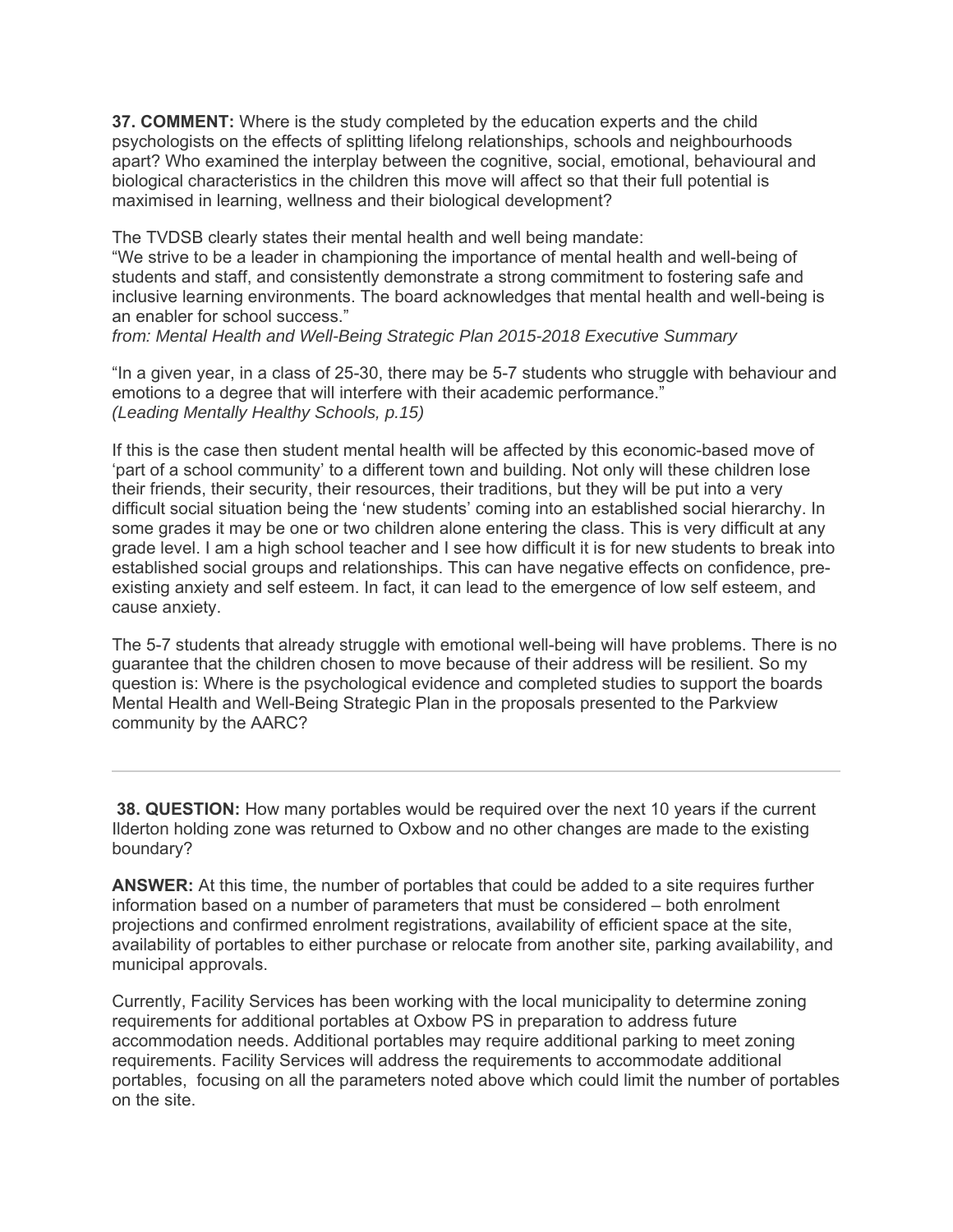It is encouraged that you participate in the School Committee Meetings being held for each school in this attendance area review and bring forward suggestions for consideration. The school community will be informed of the timing and location for these meetings. Please refer to the "School-Related News" page on the dedicated website – **www.tvdsb.ca/WMAAR** – for the timing of these meetings at each school.

**39. QUESTION:** Who compiled the initial report in April 2018? Why was Watson & Associate Economist Ltd. asked to do the second report? Was there a problem with the first report?

**ANSWER:** The Initial Report dated April 24, 2018 was completed by TVDSB's Planning Department. On November 13, 2018, it was reported to the **Board's Planning and Priorities Advisory Committee Meeting** that TVDSB had engaged Watson & Associates. An external consultant also provided an independent review of this area including an analysis which considered several mitigating factors that could affect the viability of various options.

**40. QUESTION:** If boundaries are adjusted to send additional children to Valleyview P.S. will there be renovations prior to the moving of students to create more washrooms for students?

**ANSWER:** At this time, the number of washrooms currently available in Valleyview P.S. meets the code requirements for additional students, so washrooms will not be added.

**41. QUESTION:** Currently, neither of the Valleyview P.S. Kindergarten classrooms have washrooms in them. The Kindergarten children use a wheelchair accessible washroom in the primary hall or go as a class to the girls and boys washroom located by the front enterance of the school (the only washroom available for all Grade 1 to 8 students). From what I have read on the TVDSB website, will only one of the options of redirected students be put in place to redirect to Valleyview?

**ANSWER:** The redirecting of students to Valleyview P.S. is identified in 2 areas of the Watson & Associates Report dated December 17, 2018. It is noted on page 2-10 as "Option 3" for the proposal of options for the focus area of: Caradoc P.S., Parkview P.S., and Delaware Central P.S. The second area is noted on Pages 2-14 for the focus area of Oxbow P.S., Valleyview P.S., and East Williams Memorial P.S.

**42. QUESTION:** If children were redirected from both Parkview and Oxbox (the holding zones) to Valleyview P.S., the enrolment surely would be higher than the OTG capacity and have limited washroom facilities for students.

**ANSWER:** As noted above, the current washroom count can accommodate additional students.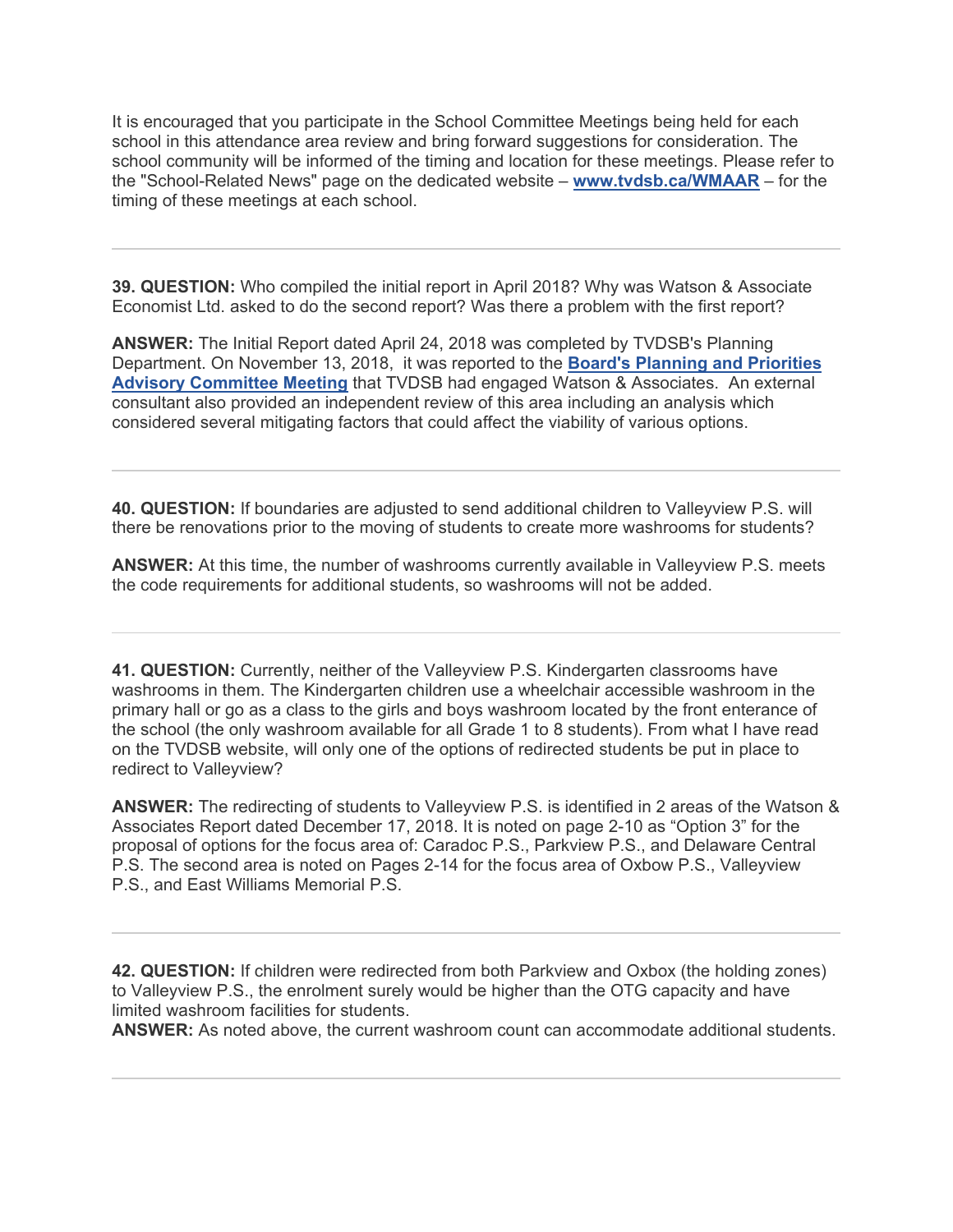**43. QUESTION:** I am not opposed to additional students being redirected to Valleyview P.S. as (long as) an increase in enrolment comes additional funding dollars that will boost the amount of technology available to students for learning opportunities, as well as new educators bringing new teaching strategies. I am just a bit concerned about adding a possible 75 students to a current 193 current student population and facility that is 53 years old.

An additional note: do the families that will be effected/redirected also know their children are being moved from air conditioned facilities to a non-air conditioned facility? Studies continue to show that students grades decline in non-air conditioned facilities. Unless with the increased enrolment, dollars will be allotted for an upgrade to the facility to add air conditioning!

**ANSWER:** The air conditioning of schools is an item that is reviewed when schools undergo major renovations as part of school renewal and is also based on the availability of funding from the Ministry of Education.

**44. QUESTION:** I have been reading some of the reports on the TVDSB and have come across the 2017 Annual Planning Report. Under recommendations, it had "That the Kilworth Holding Zone be created for subdivision plans 39T-MC1301, 39T-MC0902 as outlined on Figure 5.1 of the Annual Planning Report, designated to Delaware PS as a Holding School, effective immediately."

From figure 5.1 this looks to be the new development in Kilworth. Why has the attendance review decided to alter this plan?

If the Board was to follow the original plans for the Holding Zone outlined in the 2017 Annual Planning Report, would this allow the current population at Parkview to be maintained? If so, this would keep current students at the current site and cause less distress for families who have roots in the community, and only impact the developer selling the new lots and housing in the new development.

Geographically, it does 'make sense' to have students residing closer to Parkview attend that site but if the plan was in place why change it? The prospective families should be aware that TVDSB designated their new development as a Holding Zone and that the children in this area will be transported to Delaware P.S. and not be 'sold on' the provincial grade ranking of Parkview P.S. by the developer.

This also would apply to the Ilderton families in the new development that would be within walking distance to Oxbow P.S. being bused past all the current residences.

If portables are part of the current school culture at one site, then does moving students to other sites that may then require portables seem fair to the current children at schools, such as Valleyview P.S. to possibly have to go from the tight knit school community to take on an additional 75+ students, and have to spend possibly their last 2-3 years in a portable (based on observed grades placed in portables at other locations, it usually seems that older students are housed in them).

Can the current number of portables assigned to Oxbow P.S. not meet the population if the enrollment is projected to decline, and if the Holding Zones in Ilderton were to attend Oxbow P.S.? Even an addition of one or two more portables to a school culture that currently has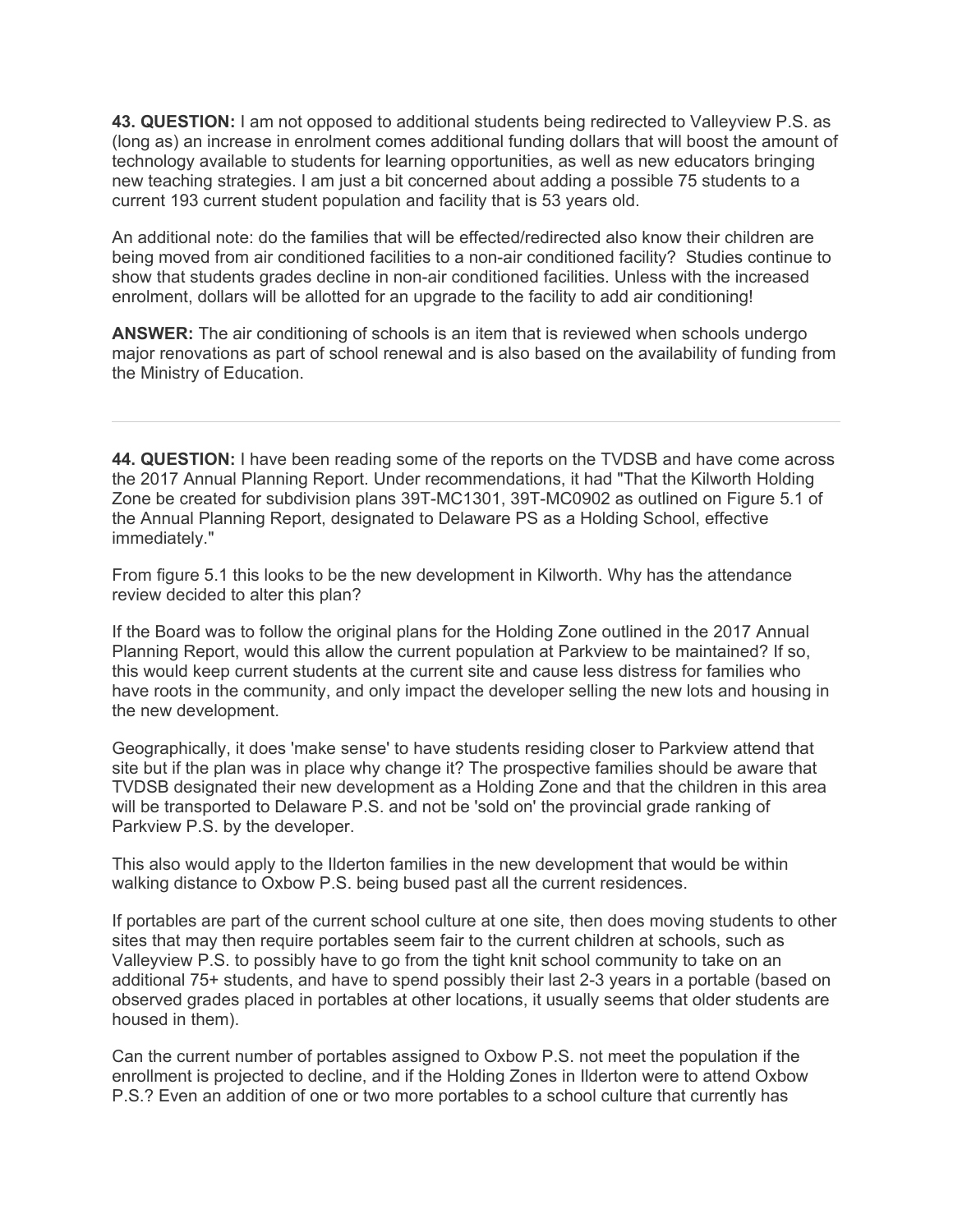portables would not be as large of an impact on school culture as it would be to add to Valleyview P.S's tight knit school community without portables.

**ANSWER:** You are correct, during the 2017 Annual Planning Report presentation, the Holding Zone recommendation was brought forward. At that time, the Board approved the motion to proceed with an Attendance Area Review and later revised this motion on 2018 April 24 to identify the specific schools that were to be included in the review. It is considered that the Attendance Area Review will provide a permanent solution.

It is encouraged that you participate in the Valleyview P.S. School Committee Meeting and bring forward suggestions for consideration. The school community will be informed of the timing and location for this meeting.

**45. QUESTION:** How much did it cost TVDSB to employ Watson & Associates Economists Ltd. to complete the economic AAR report? Have similar funds been spent to ensure the mental health and well-being of the affected children in the proposed area changes?

**ANSWER:** The Board continues to make the mental health and well-being of both students and staff a priority commitment by cultivating the conditions for healthy environments in which to learn and work. Ongoing supports for mental health and well-being include a full time staff Mental Health Lead. The Mental Health Lead supports: the enhancement of trauma-sensitive practices within schools and the system as a whole, equitable access to mental health services within the system and strengthening mental health promotion with students, families, staff, and community. In addition, the Board has a dedicated School Counselling and Social Work Department. The social work teams works directly in schools to provide evidence-informed individual, family and group support, counselling and consultation to help students overcome mental health/social/emotional barriers to learning using a strengths-based approach to help increase resiliency and promote positive mental health and well-being. The Board's Psychological Services Department conducts assessment and provides professional learning to support mental health and well-being. These services are accessible to all schools throughout the Board.

If a transition between schools is confirmed through the Board, a Transition Committee is formed to support a smooth transition for students. The role of the Transition Committee is to assist in planning for the transition of students to a new school location. This committee would be involved in planning events to help students to feel comfortable in their new location. This Committee would also discuss issues related to the move that may arise from community questions and concerns. Parent representatives would be assigned to this committee through School Council for each school involved in the transition.

**46. QUESTION:** If all of the non Ilderton resident students (and future students as per current boundaries) of Oxbow P.S. are redirected to either Valleyview P.S. or East Williams P.S., what will the plan be for high school catchment? Valleyview P.S. mainly catches to SDCI in Strathroy; and East Williams mainly catches to North Middlesex District H.S. in Parkhill. Currently, Oxbow P.S. catches to Medway S.S. – which offers diverse educational programs not available at either SDCI or NMDHS. As well, many of these students would end up being transported quite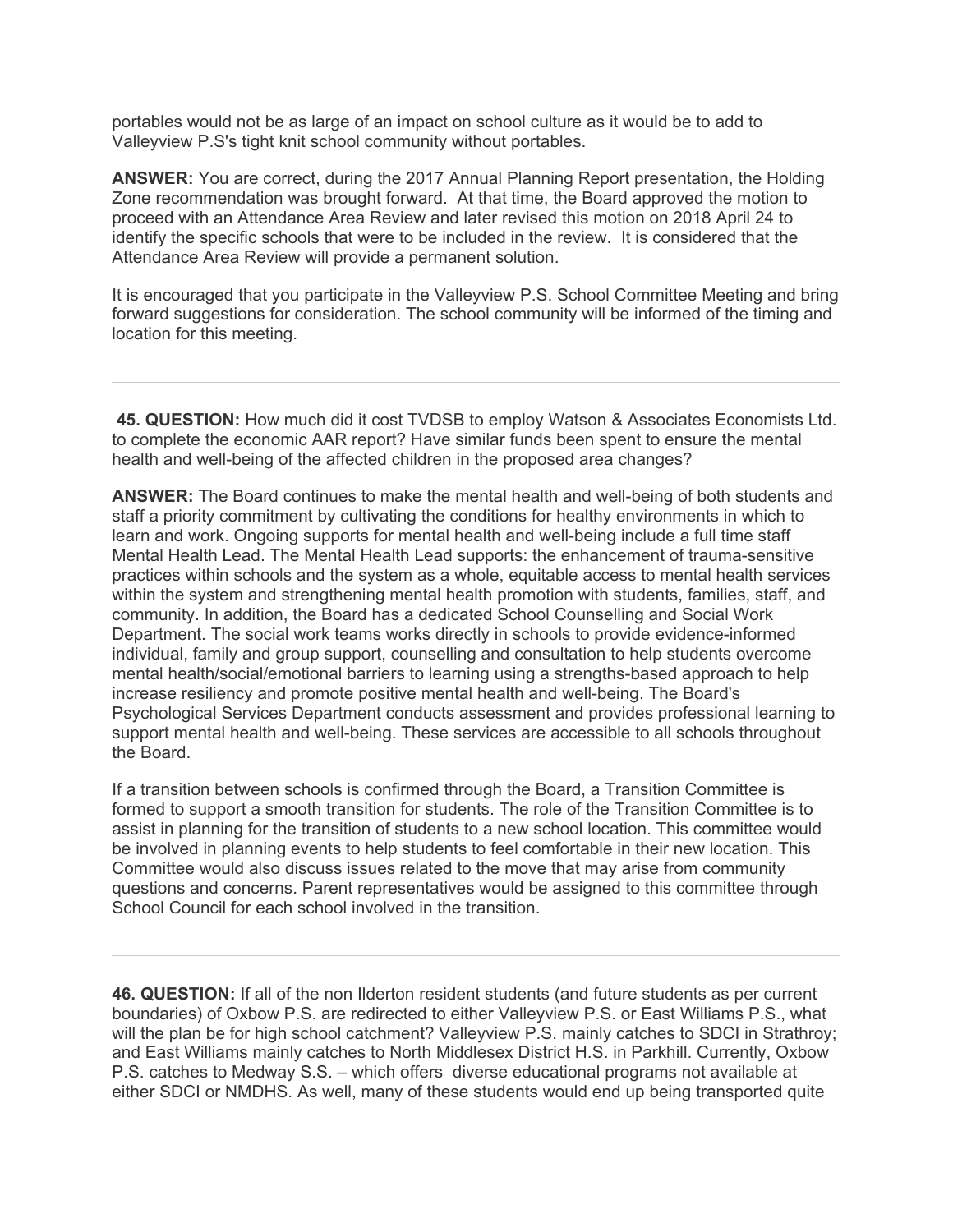lengthy distances to SDCI or NMDHS, when Medway would be a much closer school. I did not see this issue addressed at all in the consultant's report (presented on Dec. 17, 2018). I question whether the elementary plan is also part of a larger (not communicated) plan to divert students away from Medway S.S. which is also suffering enrollment pressures.

**ANSWER:** A similar question was submitted in this review as noted in "Questions, Answers and Comments" regarding what catchment areas would apply for students in the review entering into secondary school. The response provided was that students would attend the secondary school that is within the catchment area of the elementary school. Upon further investigation, secondary school designation is based on the student's address and is not being proposed to change with this review.

**47. COMMENT:** The purpose of the attendance review as quoted: "As the needs of school communities change in response to residential development and/or enrolment, it is necessary to conduct an Attendance Area Review (AAR) in order to rationalize the student population through the optimization of program offerings and facility spaces to meet the needs of our students."

Option #2 does not come close to achieving any of the goals set out in the Attendance Area Review. Sections B, T & S of Kilworth have a total of 269 existing students at Parkview. Moving them from Parkview P.S. to Delaware P.S. would put Delaware P.S. student count at 389 students, short- and long-term 150% capacity, with 130 student desks OUTSIDE of the school in portables. This would also put Parkview P.S. at a smaller student population than Delaware P.S. with short-term 378 students and at 63% short-term capacity. This would leave 224 empty desks INSIDE the school awaiting the development believed to happen over a 10 year period. The report suggests, in 10 years time, Parkview P.S. will then be at 85% capacity and still have 90 empty desks inside the school.

This option definitely does not support the goal "to rationalize the student population through the optimization of program offerings and facility spaces to meet the needs of our students."

**48. QUESTION:** When reviewing the provided documents, the initial Middlesex Study Area Accommodation Options Report, dated October 30, 2018, presents 4 options – 1A/1B, 2 and 3 – along with a longer term recommendation of potentially closing Valleyview P.S. in 2022/23 and re-allocating the students to East Williams P.S.

Also noted in Appendix A of that report, the Detailed Accommodation Strategy Sheets for all 4 options show Valleyview P.S. as being closed starting in 2022. In contrast, the Supplementary Data report provided December 17, 2018, no longer mentions the option of closing Valleyview P.S. once/if the current holding zones are returned to Oxbow P.S.

As a parent of 3 Valleyview P.S. students, the initial report with this recommendation to close the school is quite alarming and concerning, whereas the Supplementary Data report is much less so. Do Valleyview's parents need to be concerned about the potential closing of the school as part of the final decisions being made in May? Or is this a decision that would require a separate review to be conducted at a later date?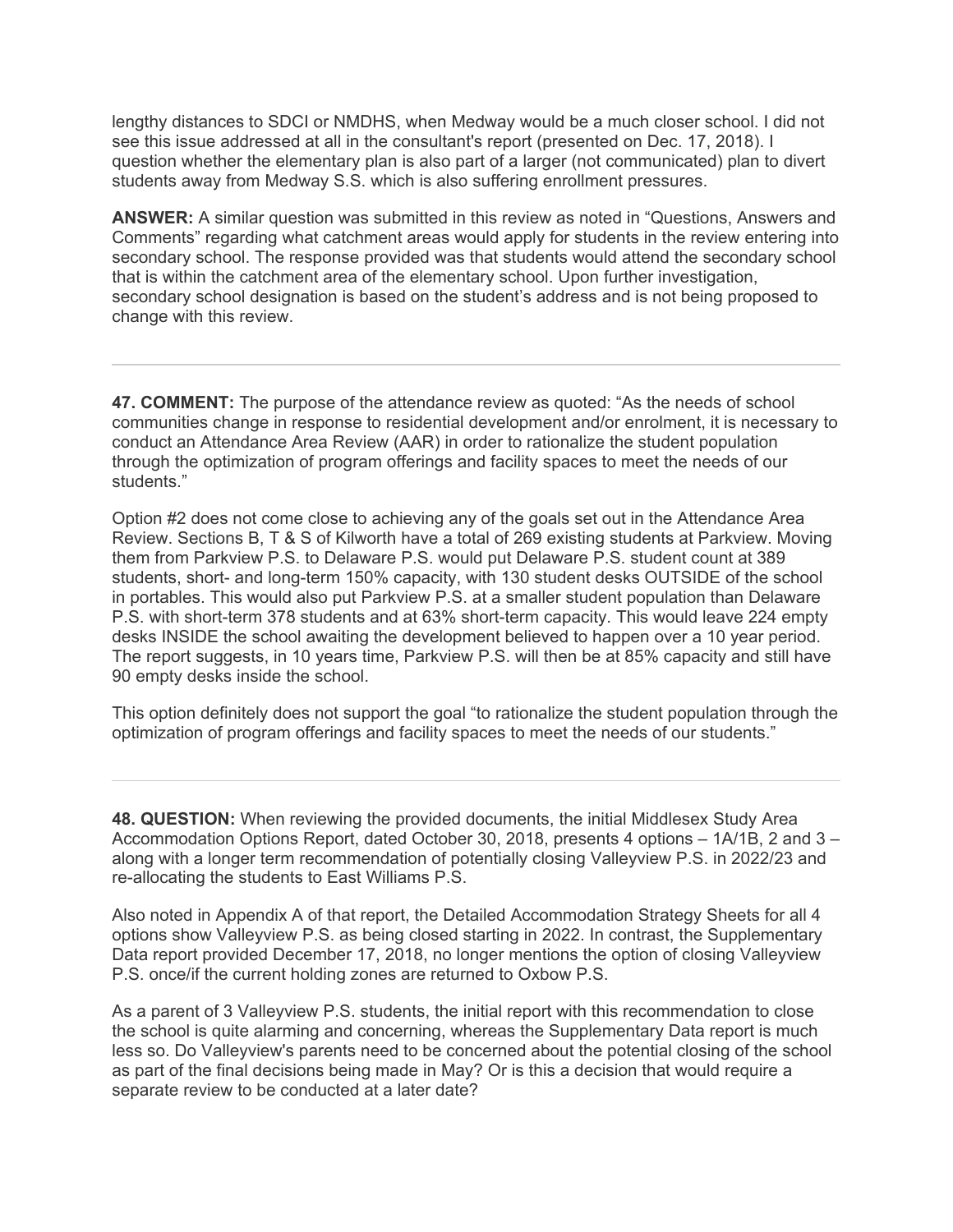**ANSWER:** You are correct in that the closing of a school involves a different procedure and is not being considered during the current review. Also please note that the Ministry of Education has not removed the moratorium for closing schools which is presently in place. School boards in Ontario are awaiting further direction.

**49. QUESTION:** Do the options presented in the Attendance Area Review (updated Jan. 21, 2019) reflect the TVDSB implementation date of September 2020? The data shown in the bar graphs imply 2019 as the year the options are implemented – should it not be 'status quo' for 2019?

**ANSWER:** The options presented reflect the enrolment projections for 2019 and beyond so, yes, the reports would reflect an implementation of 2020 as noted in the projection columns for 2020, and 2019 would be the current scenario of attendance areas. Final recommendations of this review will be considered and approved by the Trustees in May 2019. The year of 2019 was initially identified for implementation; however, both parents, guardians and TVDSB will require the opportunity to prepare and accommodate such changes in attendance areas.

**50. COMMENT:** I have 3 children who have attended Oxbow P.S.; two have graduated, and one is in Grade 5. We moved from London to a rural area and based that decision, primarily on school boundaries and where my children would attend public school and post-secondary school. I did research on the various schools, the facilities, teaching, programs offered, etc. If I wasn't happy with the options, we would have chosen not to move there. Education truly was our focus on this move. My eldest daughter at the time was in Grade 6 when we moved and we took her to the school, amd made sure she was happy and comfortable with the change. This was all a choice we made. I am not trying to knock anyone who does otherwise, but stating this is how we chose our home and location and that appears to be in vein if that choice is now being taken away.

If this change comes into play, it would mean a relocation for my child to East Williams P.S., which is geographically the completely opposite way to where our place of work is. It means appointments, sick days, snow days – are all very inconvenient. And yes I can uproot my family of 5 and move to a boundary that allows my son to attend the school he has for the last 7 years, but should I have to? Probably not.

What I would like to point out is that many of the rural children do not have that opportunity to move and change locations due to this potential change. They live on or own farms that have been in their families for generations. The parents have attended Oxbow P.S., the grandparents have attended, their faces line the halls; they are the heart of the school and so to push them out when this is what has been the case for generations because it seems good on paper seems very wrong. The point is not to segregate anyone here but to make it known that when purchasing a home you are well aware of the schooling boundaries. Disruption and uprooting of the rural children who have always attended seems incredibly short sighted.

I would love if all the new subdivisions were able to attend Oxbow P.S. I understand this may not be sustainable and could cause overcrowding; however, the chart does appear to show that, even with the potential growth of the new developments and the projected numbers going down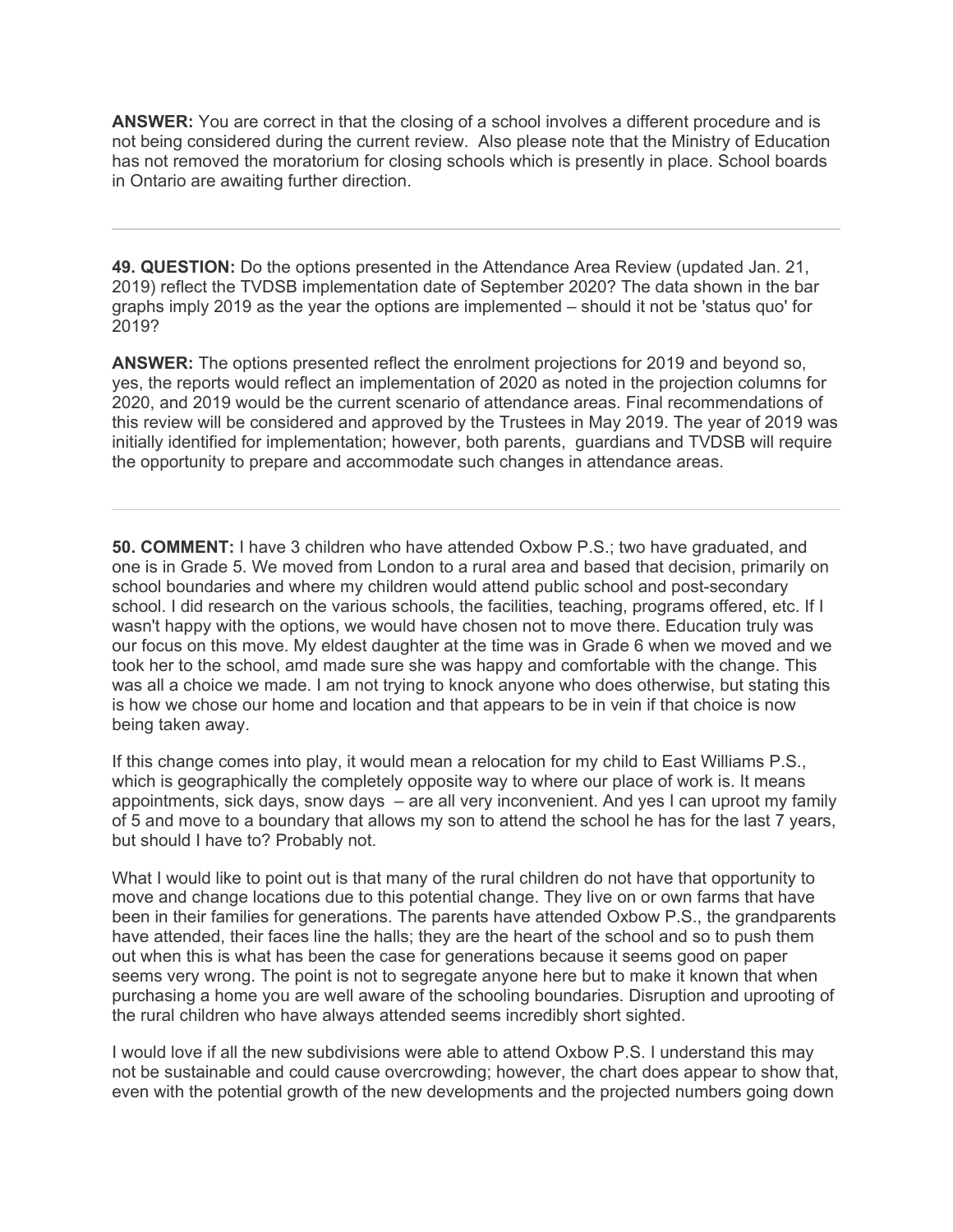in enrollment, this would be possible for the next 10 years without having to displace 85 students from their school.

**51. QUESTION:** As a parent whose children attended Oxbow P.S., and a grandparent whose grandchild currently resides within the Oxbow P.S. boundary, I have concerns about the proposed boundary changes.

With Oxbow being overcapacity, why are students who reside outside the Oxbow P.S. boundary allowed to attend Oxbow P.S.? What is the criteria for allowing these students to attend?

I would be curious to know how many students fall under this category as I personally know of 2. It seems to me that this should be addressed as part of the problem of overpopulation at Oxbow P.S. and possibly other area schools. As for some of the commentary above regarding the division of students in neighbourhoods, it would seem that not all students residing in one area attend Oxbow P.S. exclusively as some are enrolled in the Catholic or private systems as well. That doesn't seem to be particularly relevant in the discussion of boundaries in my opinion.

**ANSWER:** There are two students who attend Oxbow P.S., out of area, as noted in the Watson Report (Revised January 21, 2019). This is not simply a matter of choosing schools. Any students who are attending out of area have done so through a thorough a vetting process involving the principal and the superintendent. The explicit reason for their attendance cannot be shared for privacy reasons. Most of our elementary schools do have a few students attending from out of area for various reasons including, but not limited to: Supporting Children and Youth in Care, CAS, emergent family dynamics, specialized support services, temporary admittance pending relocation and when families move, allowing a child to remain at the school until year end. In addition, often Grade 8 students are allowed to remain to minimize transitions and allow the student to finish their elementary program with their peers.

**52. QUESTION:** For Area S in Kilworth, it is indicated that there are 56 students. Do you have the breakdown of what grades these students are in? For example, how many are in Grade 6 stduents, etc?

**ANSWER:** TVDSB is not able to provide detailed enrolment for each grade; however, the number of students per division can be provided as noted below:

Breakdown for Sub-Area S:

| <b>Grade Cohort</b> | 2018/19 |  |
|---------------------|---------|--|
| K1/K2               | 10      |  |
| Primary (1-3)       | 9       |  |
| Junior $(4-6)$      | 25      |  |
| Intermediate (7-8)  | 12      |  |
| <b>Total</b>        | 56      |  |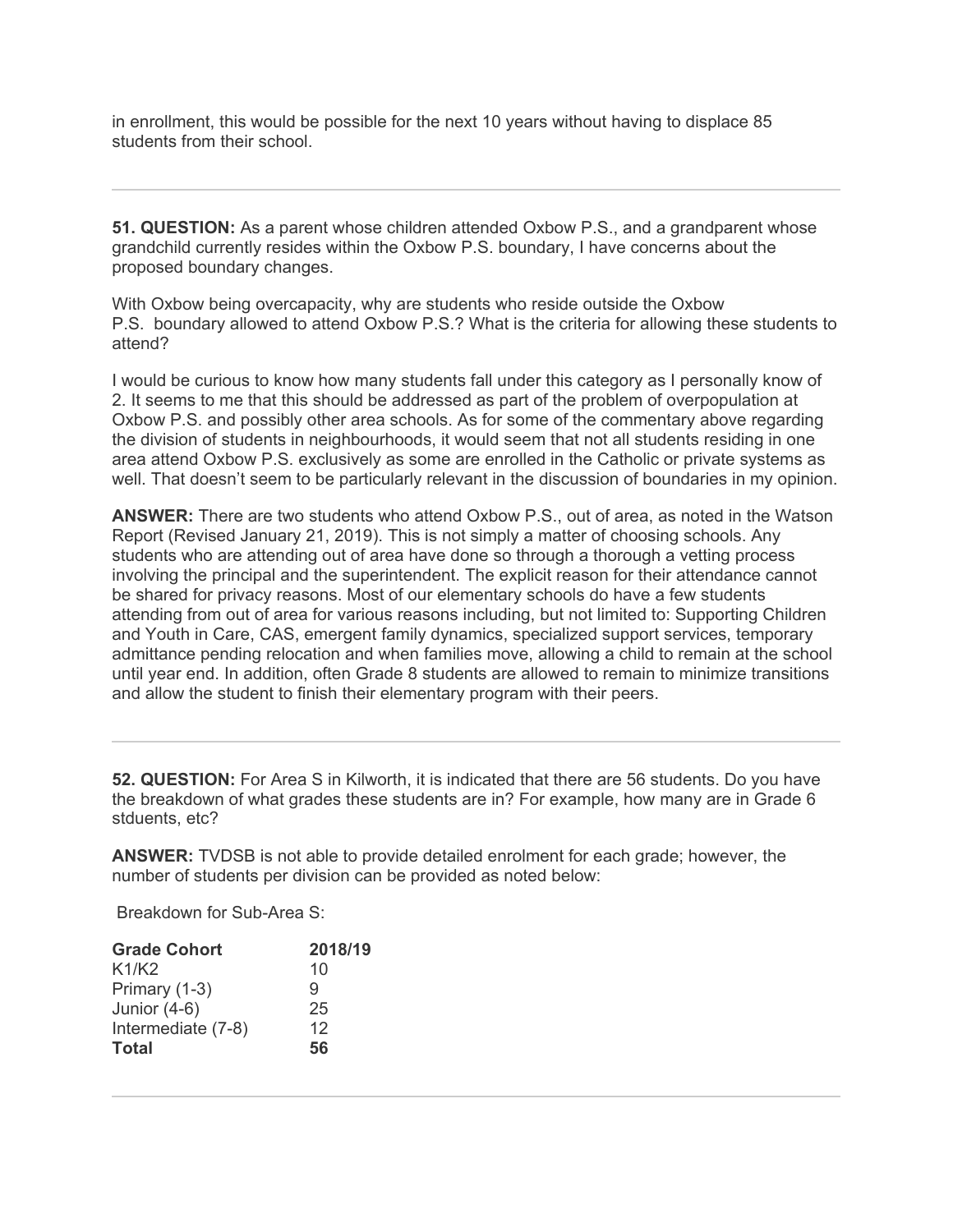**53. COMMENT:** Echoing other comments about the mental health and well-being of current students at Parkview P.S. in options #2 and #3, the existing students (and their families) in areas B, T, S, and K may be displaced from their local school community and culture. Removing them from this local school community and culture, in addition to potentially facing a significant bus ride (especially for many of those students in area K who would go to Valleyview P.S. in option #3), will likely result in significant stress and anxiety for many of these students. It may have a significant negative impact on Parkview's school community and culture as well. Although Komoka-Kilworth is growing, there are families in the above areas who have lived here for decades, some with two or three generations of involvement in the Parkview P.S. school community.

The number of students from the new development area in Kilworth West (area A) are based on projections from the consultants. While these consultants have specialized knowledge, these projections vs. the actual number of students who would register at Parkview P.S. could differ significantly based on economic conditions (i.e., rising interest rates may slow down the rate of this development given the price point of many of these properties), the actual mix / makeup of buyers in this development (i.e., younger couples vs. young families vs. empty nesters vs retirees), and the actual mix of students who end up registering with the Catholic board vs TVDSB. If the buyers in Kilworth West do not have any existing ties to Parkview P.S., they would have the opportunity to influence a new school culture at Delaware Central P.S.

Given that the Ministry of Education will typically not provide longer-term funding for school additions or upgrades without actual numbers of students registered (vs. projections), it may make sense for the Board to be consistent and consider actual numbers before making a significant decision to uproot existing students. Uprooting these students will have long-term impacts on the affected families and the school community as a whole. Short- and mid-term options such as additional portables or portapacks, as well as possible partnerships with the local municipality to provide programming at the nearby Komoka Community Centre (or Wellness Centre), may be viable solutions in the interim until actual student numbers from new development are known.

**54. COMMENT:** I attended the AAR meeting at Oxbow P.S. on Wednesday February 13 and at that meeting the committee and Board asked for alternate options to what is presented. Below is an option I would like to put forward:

Leave the current boundaries for Oxbow P.S. as is and open up the two subdivisions that are currently holding zones to Oxbow P.S.. As per the attendance forecast, the school with the 3 portables can handle the students and will start seeing a decrease in students around 2024. This allows the existing community, which includes rural students, including the Hamlet of Denfield, to continue being a part of the community of Ilderton. After all, the parents and the students of this area coach and play their sports in Ilderton. These parents work in London and commute that way as well.

East Williams Memorial P.S. is the only school listed in the Watson report that has continued declining enrollment. The students and parents of this school are a part of the Parkhill community. They coach and play their sports in Parkhill and belong to that community. It is approximately a 10- to 13-minute drive from Nairn to Parkhill.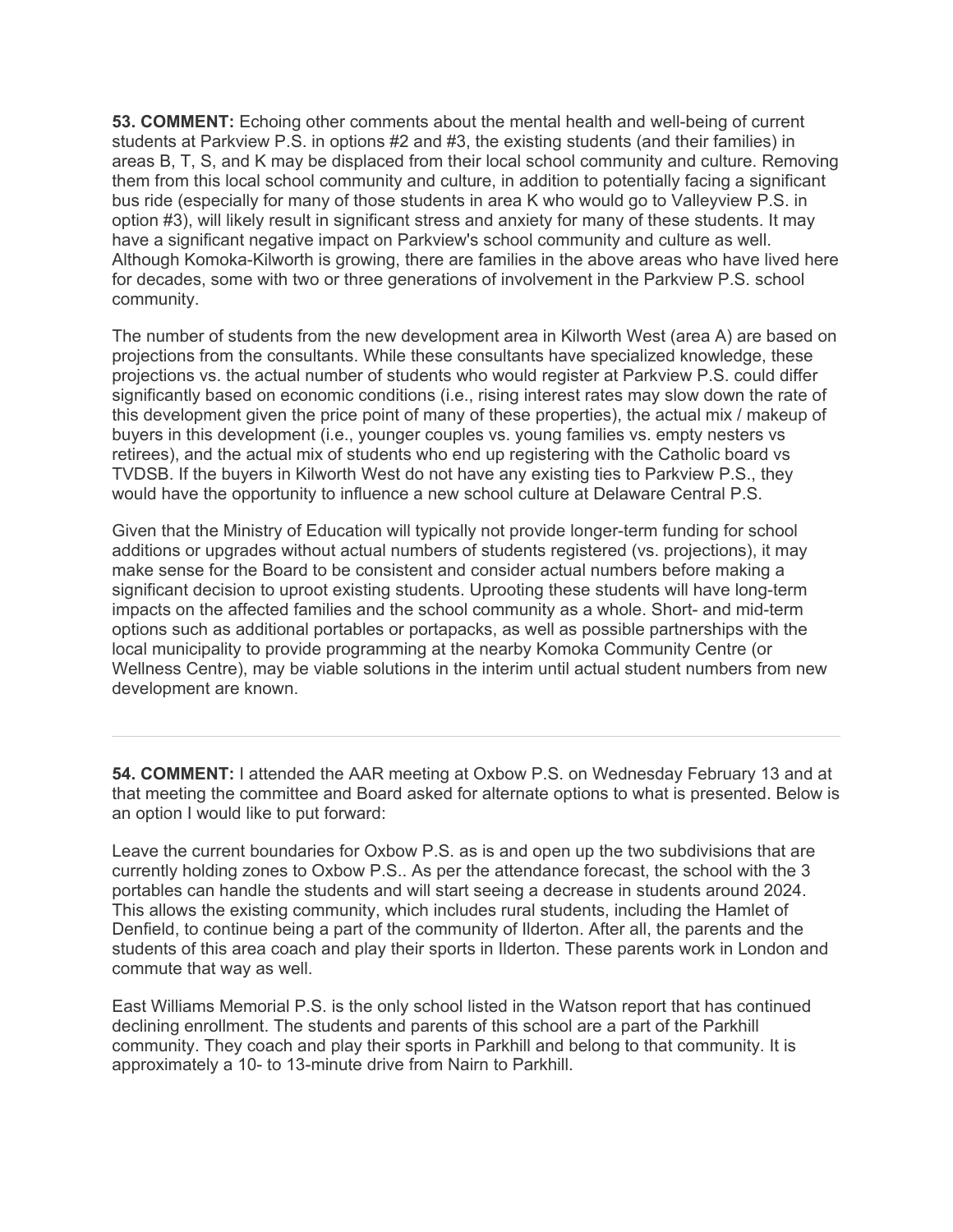The students currently in the rural south of Nairn are connected to the community of Strathroy and play their sports there. Close East Williams Memorial P.S. and move the students into the school zones of West Williams P.S., McGillivary Central P.S., Adelaide W.G. MacDonald P.S. and Valleyview Central P.S. which are all rural schools and have no new subdivisions scheduled to be built in the next 10 years.

This will sustain 4 or the 5 rural schools in the area. This is a cos-saving initiative for the TVDSB, it eliminates costs associated to this school, utilities etc., staff savings in terms of eliminating administrative staff, as well as provides an asset that can be sold. More importantly, this option keeps families and students in their community where they play their sports outside of school.

**55. QUESTION:** At the meeting of the Trustees following the Public Delegation Meeting, the Trustees will reach a decision on the Final Attendance Area Review Report. Regardless of the time and effort made by the school subcommittees in order to prepare a report and recommendation based on the school community input, the Trustees have the authority to approve any attendance area change.

Can you please confirm if rationale will be provided to the community if a change is approved, other than one that has been recommended by the school subcommittees? In order to maintain an open, transparent and fair attendance area review process, it is a reasonable request that the community be informed of the justification behind a decision.

**ANSWER:** At the May 28, 2018 Board meeting, Trustees will debate and provide a final decision. These meetings are open to the public to attend and are also live-streamed on the TVDSB website. In addition, minutes of the meetings are posted on the TVDSB website. It is through watching or the record of the debate that the public will gain a sense of the Trustee's rationale behind their decision.

**56. QUESTION:** In my opinion, Option 3 will be the decision made. If this does take place, my child will be moved to Valleyview P.S. My son is in Grade 2 now. Would we be able to enroll our son with Valleyview P.S. at the beginning of the new school year, instead of waiting until 2020 to make this change? Another year to wait would just make it harder to take him out of Parkview P.S., making more and more friends and missing out on the new friends at Valleyview P.S.

**ANSWER:** If a parent wanted to move their child prior to the implementation date of the Attendance Area Review, the request would be subject to the normal "out-of-area" procedures. This can be reviewed with the school Principal. The Principal and the Superintendent of Student Achievement for the respective school would provide the final approval. Transportation would not be provided.

*I am on the Oxbow Public School AARC and we are hoping to get some responses for the following questions in advance of preparing our report:*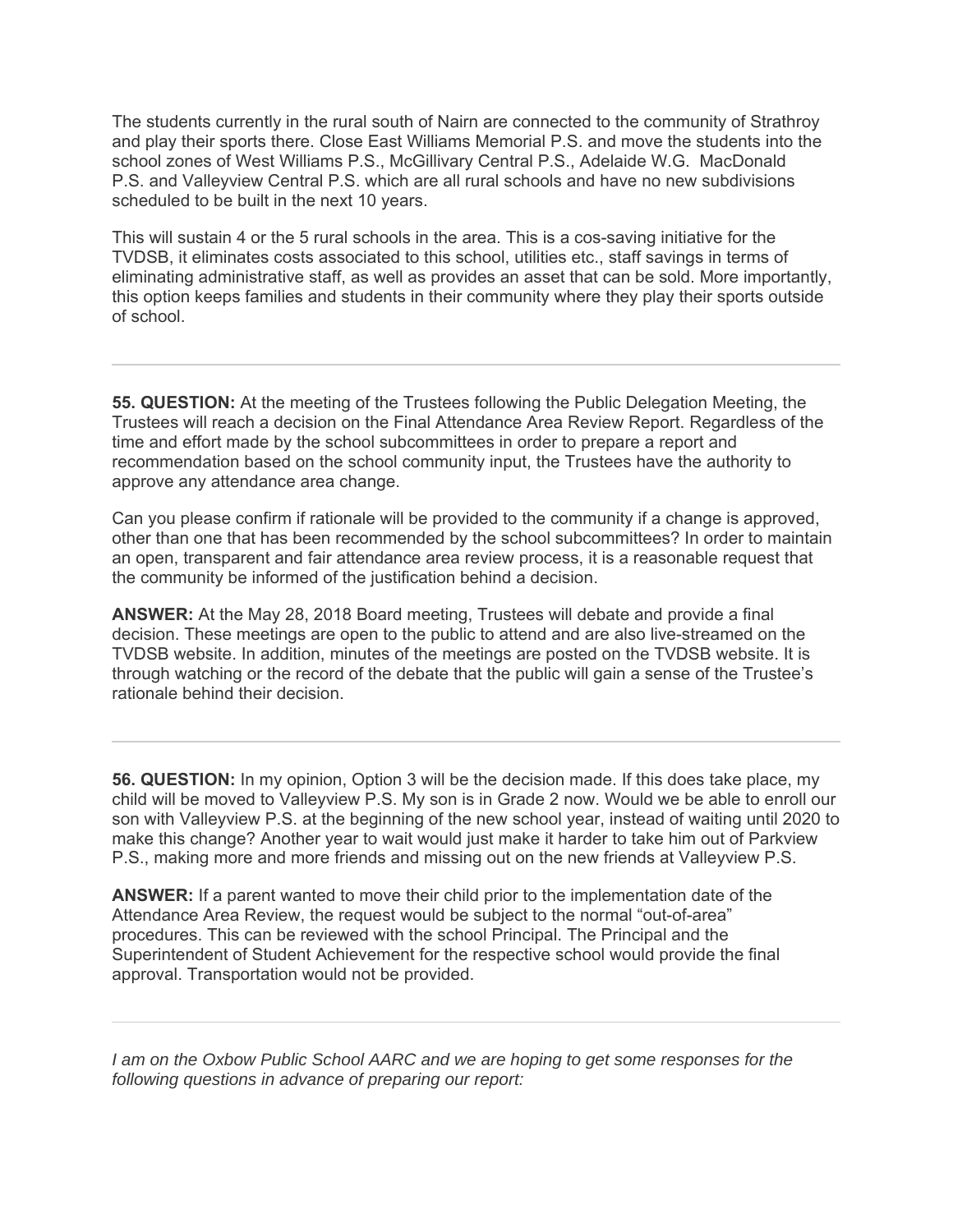**57. QUESTION:** Could we get a year-over-year graph of estimated student enrolment at Oxbow P.S. in the case of removing the holding zones on Timberwalk and Clear Skies in Ilderton and sending all children within the existing boundary to the school?

**ANSWER:** The charts below depict the status quo enrolment projections at Oxbow P.S. and Valleyview P.S. (i.e. holding areas continue to be accommodated at Valleyview P.S.) as well as what enrolment would like if the holding areas were retained in Oxbow P.S.'s boundary and students arising from that new development attended Oxbow P.S.

**58. QUESTION:** The Committee is concerned about the estimated yield number being used when considering future students (0.499) when other areas had a much lower yield used. Is it possible to get a current yield number for the area and then also yield number for lettered zones shown in the AARR report?

**ANSWER:** As indicated in previous correspondence, the yield number is based on 2016 Census data which is the most recent census data available. Watson is unable to provide yield data by smaller area (i.e. lettered zones), as the data becomes unreliable when the sample size is too small. Watson feels that, based on the aforementioned data, the yields used in the enrolment projections are reasonable. The yields for Oxbow P.S. are slightly higher than some of the other yields for other schools in the area because the Oxbow P.S. area gets a higher percentage of apportionment when considering total school aged children.

In addition, about 90% of the residential development expected in Oxbow P.S.'s boundary is projected to be low density development, which typically has higher pupil yields. In comparison, about 80% of development in Parkview P.S.'s boundary is expected to be low density and only about 30% in Centennial P.S.'s boundary area.

**59. QUESTION**: Was residential growth in East Williams P.S. and Valleyview P.S. catchment areas (e.g. Nairn, Ailsa Craig, and Parkhill, Poplar Hill, Coldstream etc.) considered by Watson?

**ANSWER:** The Watson growth forecast used for this boundary study is consistent with all forecasts that were available at the time of the study – which included discussions and correspondence with the municipality of Middlesex Centre's planning department regarding specific residential development or subdivisions. According to forecasts provided, limited residential development is expected to occur in many of the areas described in the question. For example, the total catchment area for East Williams P.S. has approximately 50 units projected over the next 10 years.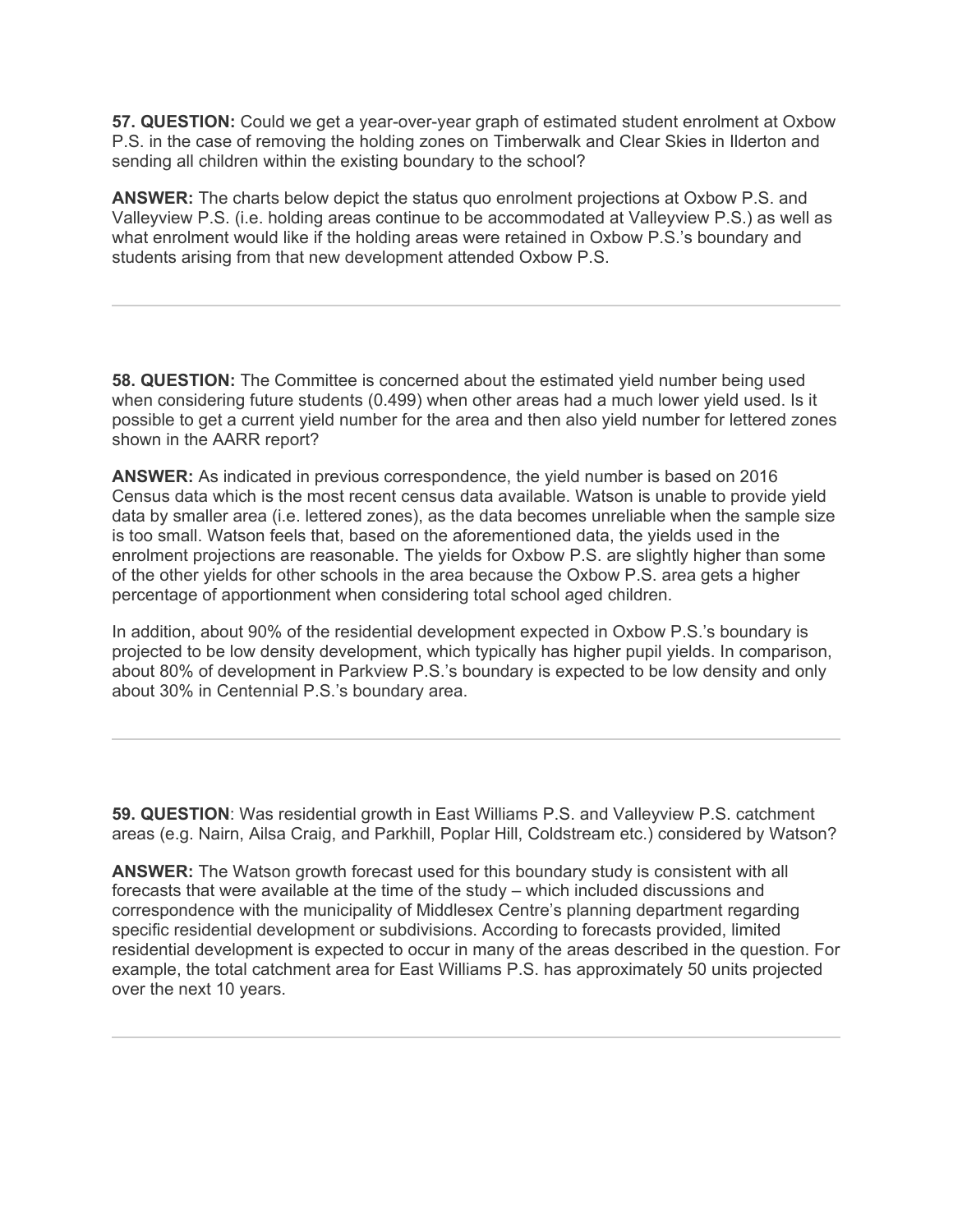**60. QUESTION:** What would be the maximum number of portables allowed at Oxbow Public School?

**ANSWER:** At this time, the number of portables that could be added to the site requires further information based on a number of parameters that must be considered – both enrolment projections and confirmed enrolment registrations, availability of efficient space at the site, availability of portables to either purchase or relocate from another site, parking availability, and municipal approvals.

Currently, TVDSB's Facility Services Department has been working with the local municipality to determine zoning requirements for additional portables at OxbowP.S.in preparation to address future accommodation needs. Additional portables may require additional parking to meet zoning requirements. Facility Services will address the requirements to accommodate additional portables as required focusing on all the parameters noted above which could limit the number of portables on the site.

**61. QUESTION:** What is the current yields for Oxbow P.S. students per household, by zone (L,M,N,O,P,Q,R, etc).

**ANSWER:** The yield number is based on 2016 Census data which is the most recent census data available. Watson is unable to provide yield data by smaller area (ie. lettered zones) as the data becomes unreliable when the sample size is too small. Watson feels that, based on the aforementioned data, the yields used in the enrolment projections are reasonable.

 **TOTAL BOARD YIELDS Year Year Year School 1 5 10 Parkview** 0.444 0.441 0.422 **Oxbow/Valleyview** 0.499 0.497 0.468 **Centennial Central** 0.238 0.240 0.230 **Caradoc** 0.201 0.200 0.211

The response below was provided previously in the posted comments:

These yields represent the total Board pupil yields by school boundary used in the preparation of the Watson enrolment projections.

Note that yields for Centennial Central are lower than the average because the boundary contains a higher number of projected townhomes and apartment type units which have lower yields compared to single family/low density dwellings.

The yields for Caradoc are also lower than the average because the participation rates of the general population that attend TVDSB is lower than the rates in other areas.

The Oxbow/Valleyview yields are combined in this example because the students expected from new residential growth associated with Valleyview are actually resident to Oxbow and designated to hold at Valleyview.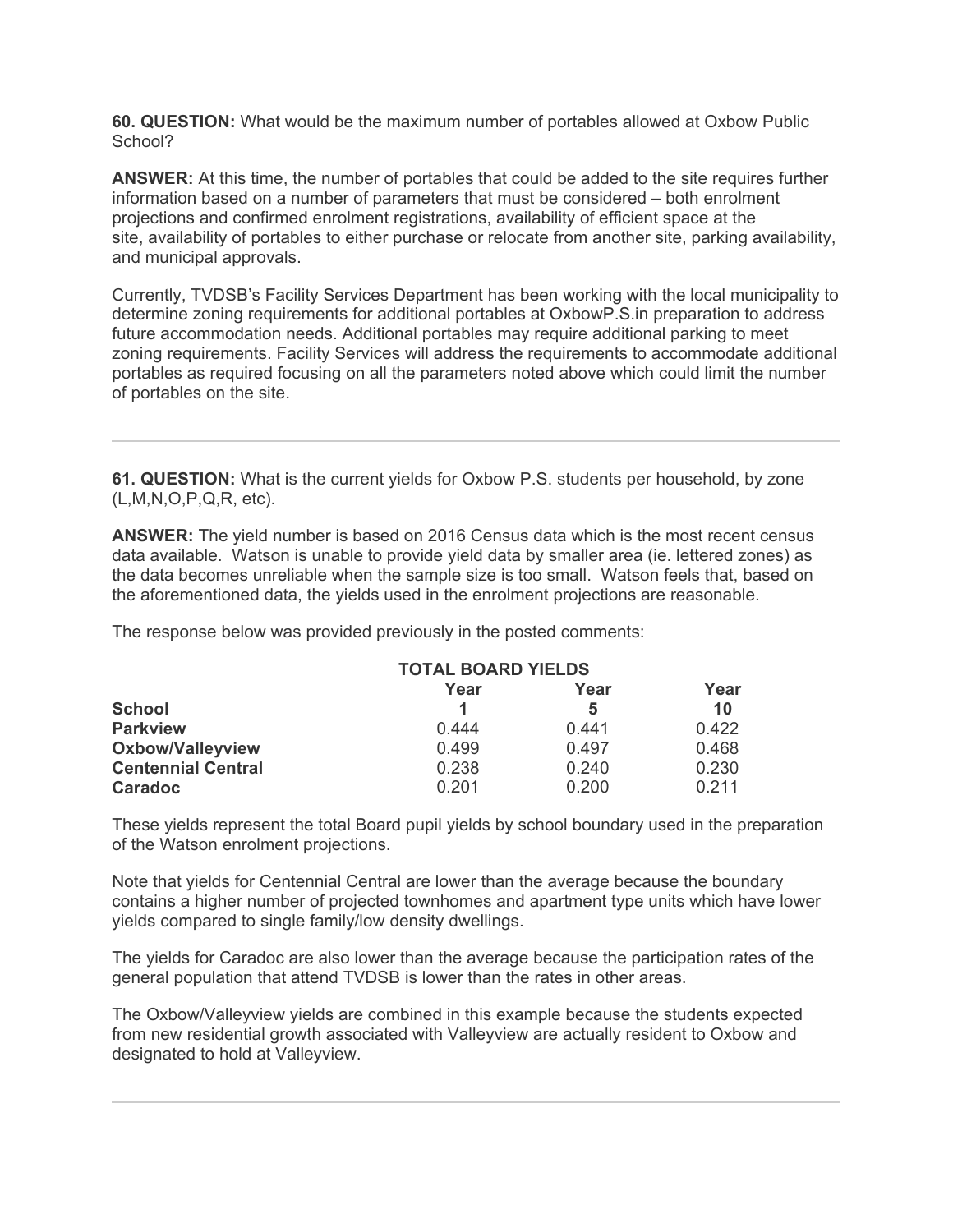**62. QUESTION:** We had asked specifically what the current/most recent yield is in Oxbow P.S. zones. Not about projections. Please advise the current/most recent yield for each of Oxbow P.S. zones and in total for Oxbow P.S. based upon the 2016 census.

If not possible for each zone, please advise for Zone R, and at the very least all Oxbow P.S. zones in total.

**ANSWER:** Watson has reviewed this again and note that the yield number is based on the 2016 Census data which is the most recent census data available. For individual zones, the data becomes unreliable when the sample size is too small and therefore this data is not available. Watson feels the yields used in the enrolment for year 1 and future years is reasonable.

**63. COMMENT:** The Thames Valley District School Board's mission is as follows: "We build each student's tomorrow, every day."

Currently, this statement has a very discouraging meaning to us. This is a statement that does not seem to be true any longer.

As parents to 3 children currently attending Oxbow P.S., (4th will begin JK in 2021), we also had the same objective for our children: to build their tomorrow, when we chose where we were going to raise our family. We, as parents have invested a great amount of time, money and consideration into where we choose to live. This decision is largely dependent on the school we choose to send our children.

We currently live 3.5 km away from Oxbow P.S. This close proximity to their school was an important factor when purchasing our home in order to minimize the duration of their bus ride each and every day. The report generated by Watson & Associates is proposing to send our children to a school that is nearly 20 km away. Our children are 2nd generation Oxbow P.S. students and would have been 4th generation Medway Secondary School students.

Our relationships within the Oxbow and Ilderton community have been formed over years of community involvement. You are proposing to make a decision to change the long-standing area boundaries and shatter the relationships by displacing the children and segregating the community for new developments. Many of these developments have not even begun, so you have put forth a proposal to remove children from their current school for children that do not even reside within the boundaries yet. This proposal is removing our right to choose for our children!

Additionally, the school Board states that their #1 commitment is "Putting the needs of all students first". We request that you please consider the implications of destroying the social element of their academic lives. We truly believe that a child's academic success is directly impacted by their social success and environment. Displacing children from their current school, current social circles and current familiar comfort zone will have a tremendous impact on their mental wellbeing and does not consider the needs of the students.

Elementary students do not comprehend politics and economics. They will question their displacement and view themselves as not being worthy of staying at their own school. Their friends can stay, but they are forced to leave so that others can occupy their spot. How can a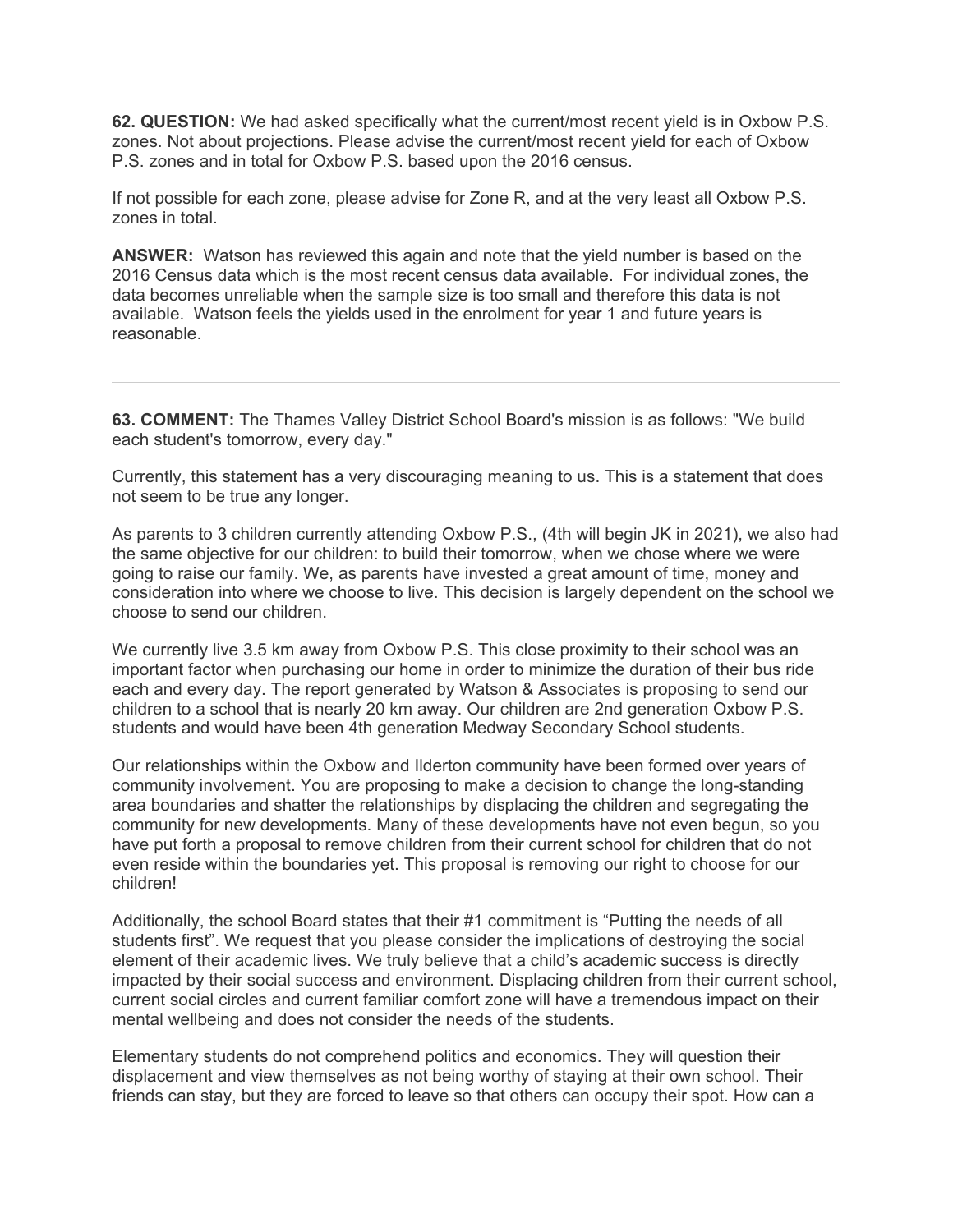parent rationalize to their children that they are equals when they have been singled out to leave their own school?

To summarize, we feel as though many children's academic future has become very uncertain. It appears as though a parent's right to choose for their children will be robbed and their "tomorrow" will be at the discretion of a select few people that only see the children as numbers used to balance capacity rates within a building.

**63. COMMENT:** Upon review of the report provided by Watson & Associates, I am discouraged by the narrow-minded approach of the Attendance Area Review. Each and every proposal for each school simply considers geographic changes. These are lines drawn on a map to manipulate numbers in order to balance enrollment of schools. Many of the proposals will result in the displacement of children from their current schools. Removing them will have a massive impact on their social and mental well-being.

To avoid segregation of communities and displacing a portion of the population, has it been considered to change the grade enrollment at a school rather than change the geographic boundaries?

In an effort to avoid the divide and segregation of children, has it been considered that one school accommodate younger grades (i.e. FDK – Grade 5) while the other enroll the older grades? This approach will keep all children of the same age within a larger geographic area together. I also believe that this will eliminate the impact of change to individual children and their families if the children do not have to be individually removed from their friends and familiar environment.

**64. QUESTION:** Are there any plans to build a sidewalk linking the sidewalk in ilderton, along Ilderton road, to Oxbow Public school? If yes, how many students (and projected future students) would switch from being bussed, to walking to Oxbow? How much of a cost savings on bussing would this be?

**ANSWER:** The installation of sidewalks is implemented by the local Municipality. If a sidewalk is being considered, TVDSB, the Southwestern Ontario Student Transportation Services (STS), and the Municipality would collaborate on the best options available and what the implementation would look like to reduce the hazards for students who are walking – would sidewalks be required on both sides of the road, would a pedestrian crosswalk be required, should a crossing guard be provided at a certain location. In addition, the number of students who may not be eligible to receive transportation could vary based on individual circumstances they may require for transportation. With these variables, cost savings cannot be identified at this time.

**65. COMMENT:** I would like to propose an idea that I didn't hear come forward from the live feed of (the Oxbow P.S. school-level) meeting. Perhaps designated Zone R needs to have the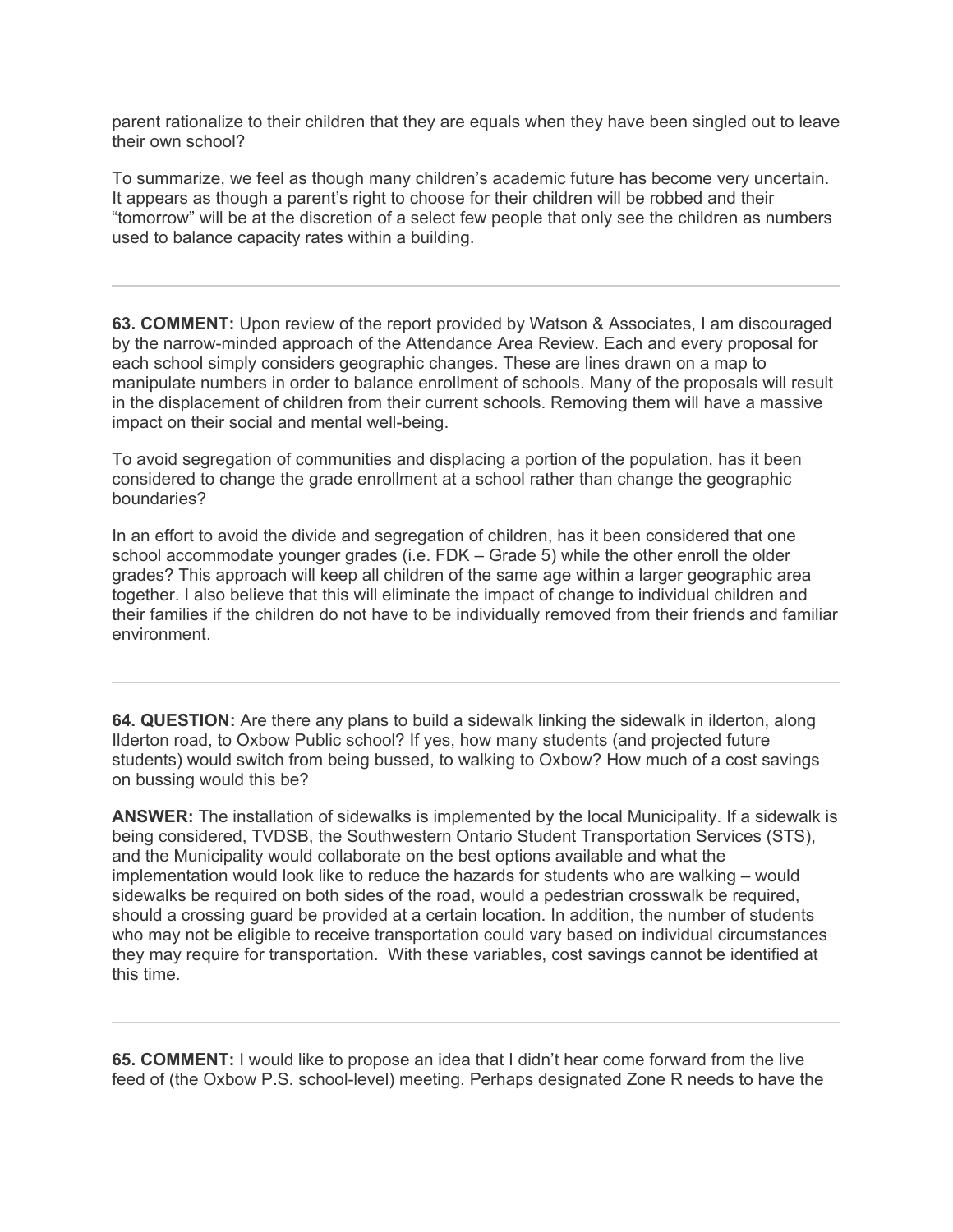boundaries lifted? Zone R really has no voice in this matter and I heard that come through the meeting as apparently not too many Zone R people were even in attendance.

Perhaps the Board needs to offer Zone R residents and the 2 holding zones and the county kids the option of whether they would like to send their children to attend Valleyview P.S. and see if you get volunteer families that would come forward and actually welcome the idea of sending their child to Valleyview instead of Oxbow P.S.

There is already currently a bus that attends to Timberwalk subdivision going to Valleyview P.S. If they could expand this bus route to attend other subdivisions in Ilderton, I am confident that you would have other families that would welcome the change and be interested in sending their child to Valleyview P.S.

This is an outside of the box idea that we need the Board to listen too. I think they should canvass Zone R residents and actually see how many families would perhaps be interested in the idea of sending their child to Valleyview P.S. as long as appropriate busing would be in place. This could help alleviate the overflow with Oxbow P.S. and provide a larger student body to Valleyview P.S. putting the numbers more in line with what the board would like. Valleyview P.S. is also a wonderful school and some people welcome the idea of expanding their circle of community to a bigger radius and many benefits can come from that, and there is no reason why people can't feel part of a larger community. This idea would then not segregate the two new communities that are trying to develop in Ilderton i.e. Timberwalk and Clear sky's as well as force off the country kids who have been a long part of the heritage Oxbow P.S.

I think it's important those country kids have the ability to remain at Oxbow P.S. as diversity and inclusion is a huge part of what makes up Oxbow P.S. and I just think zone R residents need options too and you may get your solution by opening that boundary up and seeing who would actually volunteer to come forward...Try canvassing the area??? If you don't get the response then I guess we have to take other measures but at least if we try that option we may get the solution we are all looking for!

**RESPONSE:** Thanks for submitting this proposal, noting you had watched the live feed of the School Committee Meeting. It's encouraged you also share this proposal to the School Committee so it can be considered in their final analysis and your email will be included in the report to the Board.

**66. QUESTION:** The Watson & Associates report has indicated that Oxbow P.S. may see a decline in enrollment as high as -27% if the boundary with holding zones remains status quo. It should be reminded that there are currently 2 holding zones within the current area boundary of Oxbow Public School. One holding zone is a new development not near completion and the other has yet to complete a single house. I would like to know why the report provided only the 2 recommendations of displacing current rural students for students that do not even live within the area boundaries yet or maintaining status quo.

If status quo causes a decline in enrollment at Oxbow P.S. and an eventual overcapacity of Valleyview P.S. (due to Oxbow P.S.'s holding zone student growth), why was it not considered to simply lift the holding zones within the Oxbow P.S. boundary and bring those students to Oxbow P.S. while maintaining the area boundary?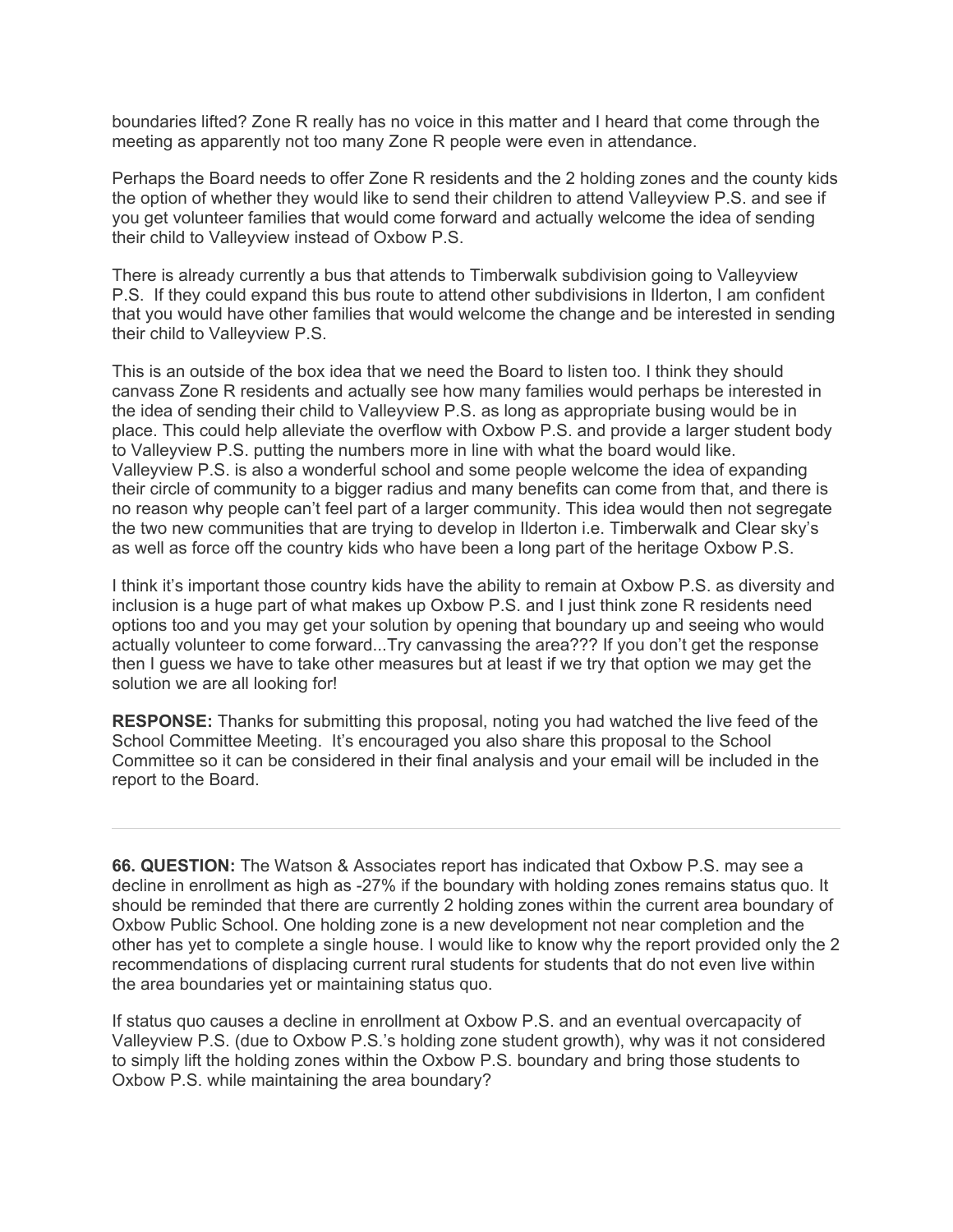After many reviews of the report and the data provided, it seems as though this option will address the decline of current enrollment and growth of future developments and therefore result in a balance which will maintain Oxbow P.S.'s population similar to its current status. The Watson Report has not proved that there is an enrolment problem at Oxbow P.S. The report indicates that the current school status of having 3 portables will never be exceeded, even if all holding zone statuses are removed and no boundary changes are made.

Further, there is a surge in the student population at Oxbow P.S. within Grades 4-6. Can it be considered to defer the 2020 implementation date of the area review changes? Given the data provided in the report, the impact of removing the holding zones will be less as this enrollment surge begins to graduate from Oxbow. It is recommended that the data be reviewed while considering a deferral.

For the Oxbow P.S. parents that have seen your proposal to remove their children from their current school, it is important to show why their removal is necessary while your data shows that it is not. Displacing rural students would simply bring Oxbow P.S.'s current enrollment to below capacity, but would not stop the decline in enrollment. Additionally, moving the rural children to Valleyview P.S. or East Williams P.S. will not cause long term growth in enrollment at these schools and would be a temporary increase, at best. Growth comes from new developments and turnover in urban areas, not the rural population. Therefore, when the school Board is seeking ways in which to increase enrolment, focus should be put on urban areas because that is where the growth is.

**ANSWER:** It's encouraged you provide these suggested options to the School Committee so it can be considered in their final analysis, and your email will be included in the report to the Board.

**67. COMMENT:** Parents and community members should be looking at solutions that will have the least impact on all of our youth. Suggesting that a school like East Williams should close and displace all of their students would be akin to suggesting that Oxbow should close, and all of their students sent to a new school built in northwest London.

London needs another school in this geographical area and, due to Ilderton's close proximity, and the fact that many of the parents work there as stated, it would likely make sense from a cost savings perspective than to consider less disruptive options. I am certainly not suggesting this, but only using it as a comparison, as closing any school would have significant disruption for the youth and community as a whole. We need to consider the best interests of all of our children in this attendance review, and not just the direct impact on our own.

**68. QUESTION:** During our school level AARC meeting at Delaware Central Public School, it became apparent that our school boundary is very limited (asphalt surrounding school only) and that the majority of the school yard, including parking and play yard are actually situated on municipal land. First of all, is this accurate? Secondly, when enrolment exceeds the school's capacity (as it will in Option 1 and 2), how will this be handled? Are portables or an addition even an option on municipal land?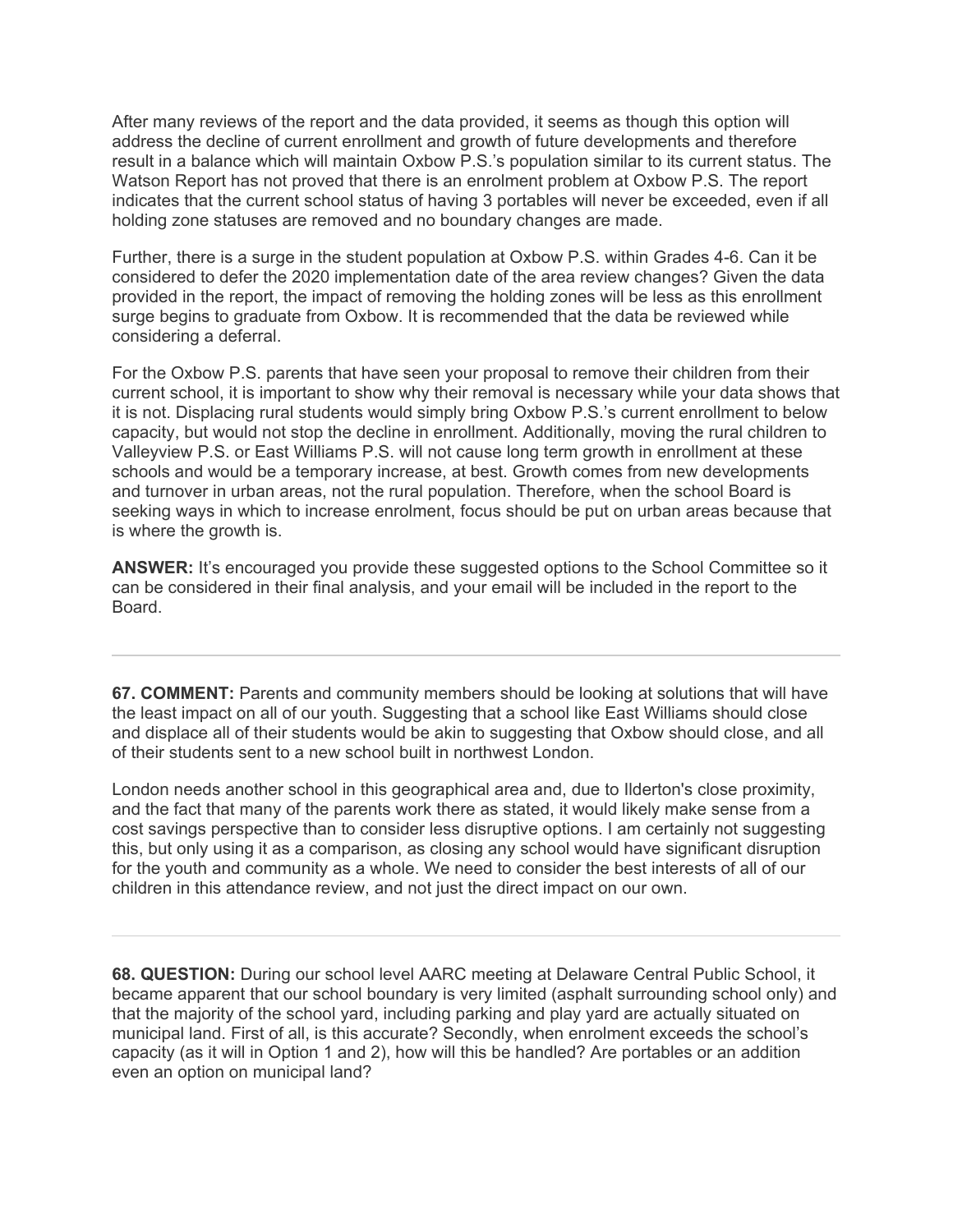**ANSWER:** You are correct that a portion of the property surrounding Delaware Central PS is owned by the Municipality. At this time, portables would be considered to accommodate any enrolment increases. In the past, portables have been located to the east of the asphalt play area / south of the volleyball courts. This would be reviewed pending the number of portables required.

**69. QUESTION:** Could you please confirm that April 29 is the date you will release the details of the due date for the public delegation submissions?

**ANSWER:** Information regarding the process for public delegations, including the dates for submission, will be posted on the Western Middlesex Attendance Area Review website around mid-March, 2019. A link will be provided that will make available more details of the process.

**70. COMMENT:** I live in Kilworth with my children who attend Parkview P.S. They have been attending Parkview for four years so far and it is the only school they have ever known! We do not wish to be displaced from Parkview P.S. It is our home school!

My concern is with the current Kilworth P.S. students attending Parkview P.S. and their education and overall well-being. These children know Parkview P.S.; it is their home for 6 hours a day. They know their friends, teachers, principal, secretaries, custodians. They know the classrooms, hallways, library, gym, they know the special spots they meet their friends in the yard outside!

I know their friends, teachers, principal, secretaries, custodians. I know the classrooms, hallways, library, gym because I volunteer my time at the school. I am a parent of Parkview P.S. and I chose to have my children attend this school. What about my well-being as a parent who chose to live in Kilworth and thus became a member of the Parkview P.S. community! I paid to move here and live in this school boundary! I know Parkview P.S.!! The existing Kilworth parents and children have strong ties to Parkview that go well beyond my years at the school so far.

As a parent, you the Board have given me a voice and I have to be their voice here and ask for them not to be displaced! Any new students who will come from the new development in New Kilworth Heights do not have social, emotional or educational ties to Parkview P.S. They have not begun their school careers at Parkview P.S. like our existing Kilworth children. Parents of the New Kilworth Heights subdivision should be informed about the fact that they might not be attending Parkview P.S. before they build their homes here. I strongly believe that the Board does not wish to displace students and by sending the New Kilworth Heights subdivision to Delaware Central P.S., they would not be displacing any student. Please do not displace our existing Kilworth community from Parkview P.S.

**71. QUESTION:** Why was a portable removed from Oxbow P.S. last year? There was obviously room for it, so why didn't they replace it? Zone R residents don't seem to have a voice in this whole process.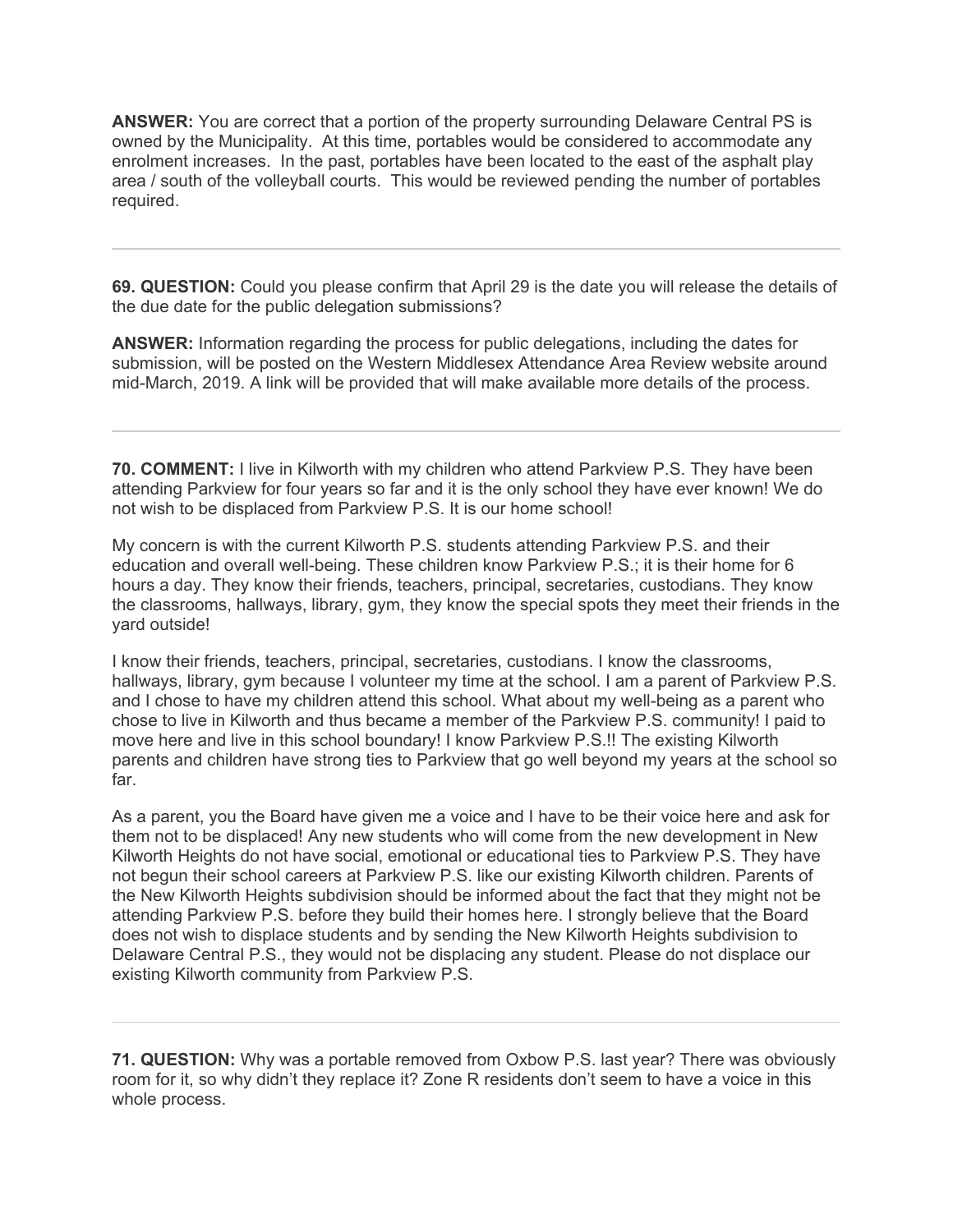Try lifting the boundaries for Zone R residents as you will likely find people residing in this Zone R would be willing to voluntarily send their children to Valleyview P.S. Can this be an option?

This would then allow for the 2 newer areas to not feel as segregated and allow the country children to remain as a part of Oxbow P.S. where the rural routes began. This would allow for diversity and inclusion. There are already buses attending Ilderton from Timberwalk subdivision driving to Valleyview P.S. Therefore, expand the bus service to the other areas of Ilderton and I think you would find many families would be happy to send their children to that school, too. Some of us want to expand our circle of friendships and are okay being a part of a larger culture.

Life is full of changes and some of us want to embrace and grow with these changes and be allowed to offer our children different experiences. Therefore give us options!

The only way this can happen is that the current boundaries have to be lifted and provide appropriate busing, and this may solve the whole issue and not force out particular groups of people. East Williams P.S. shortfall is too far removed and not Ilderton's issue to make up their lack of population. Trends are changing and people aren't living that far out and it is not convenient for anybody in this area to be forced to go in that direction as most people work in London.

**ANSWER:** In collaboration with Senior Administration, Facility Services reviews system-wide portable needs on a yearly basis in the spring. The portable from Oxbow P.S. was removed as it was deemed to be surplus, based on enrolment projections for the upcoming school year, and it was required at another location to address accommodation issues.

You are encouraged to provide the suggested options to the School Committee so it can be considered in their final analysis. Your comments will also be included in the report to the Board.

**72. QUESTION:** Most of the Sub-Area boundaries seem to be determine by roads. For example, the Watson report has provided an option to change the attendance area of Oxbow to only include sub-area R. This area is delineated by Denfield Road, Ten Mile Road, Highway 4 and Twelve Mile Road. If children live on any of these roads, can you please confirm which subarea they are part of. It does not seem practical to have the areas split between the North/South or East/West side of the road for obvious transportation reasons if each side of the road is to be sent to a different school.

**ANSWER:** Roads are typically used (or sometimes other features like rivers/creeks etc) as logical divisions between boundaries. At this stage of the analysis, viable boundary delineators are investigated for the "right" number of students in the desired areas of change. Roads are typically split down the middle to create boundaries to determine the number of students. As final recommendations are debated, the TVDSB transportation provider will become involved as to how these changes will effect busing. It's fully understood the impact this can have on splitting up students who may live on the same street.

**73. QUESTION:** What (in numerical form) is the current/most recent yield for Oxbow P.S. zones (in total).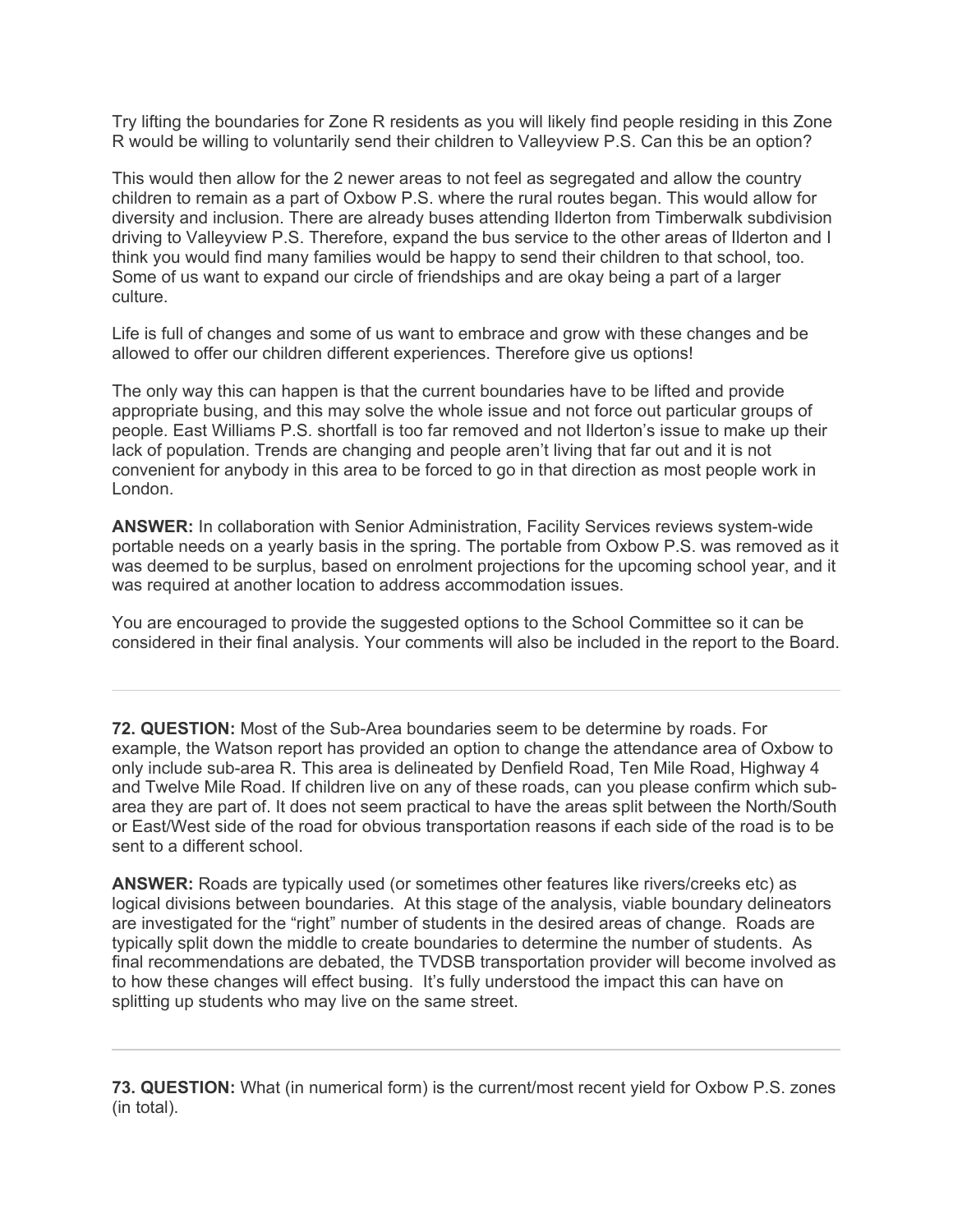**ANSWER:** The most recent yield for Oxbow P.S. zones is 0.499.

**74. QUESTION:** We understand that the only Board-owned property at Delaware Central P.S. is the tarmac area and the small area of angled parking at the front of the school. If so, where would portables be placed if the school went over capacity?

**ANSWER:** In the past, portables have been located to the east of the asphalt play area / south of the volleyball courts. This would be reviewed pending the number of portables required.

**75. QUESTION:** Why was Area "S" chosen to peel off of the Kilworth neighbourhood to come to Delaware P.S.?

**ANSWER:** Area S was chosen/created because it was in geographic proximity to Delaware Central P.S., it has a viable number of students to impact the recommended boundary change and it also made an effort to divide that neighborhood along some type of dividing line and therefore chose one of the roadways. In one of the recommendations, Area S is combined with other areas and sent to Delaware Central P.S. In another recommendation where the aim was to lessen the number of students going to Delaware Central P.S., Area S is isolated.

**76. QUESTION:** Where would additional busses be routed to let off children?

**ANSWER:** The transportation provider for TVDSB has reviewed the Delaware Central PS for a potential increase in busses. They have confirmed that the current loading zone is capable of holding both an increase in the number of buses and also the size of the buses. If the number of students continues to increase, other options are available like staggering the arrival and departure of the vehicles within the stipulated timeframes.

**77. QUESTION:** In accordance with the Attendance Area Review procedure, the decision on the Final Attendance Area Review Report will be made by the Board of Trustees of TVDSB. It is assumed that the Trustees reside within the TVDSB boundaries and possibly within the area boundaries of the schools included in this Attendance Area Review.

If a Trustee's family can be impacted by a change in the area boundaries, can you please advise on what measures TVDSB will take for the avoidance of personal advantage and conflict of interest? It is encouraged that the bylaws of the Thames Valley District School Board be reviewed in order to maintain a fair and transparent process of the Attendance Area Review.

**ANSWER**: Section 3.4 of the Bylaws of the Thames Valley District School Board includes a Code of Conduct for Trustees which outlines conditions for Avoidance of Personal Advantage and Conflict of Interest. Section 3.5 of the Bylaws outlines Enforcement of Code of Conduct. This question has been forwarded to the Chair of the Board. For more information about the